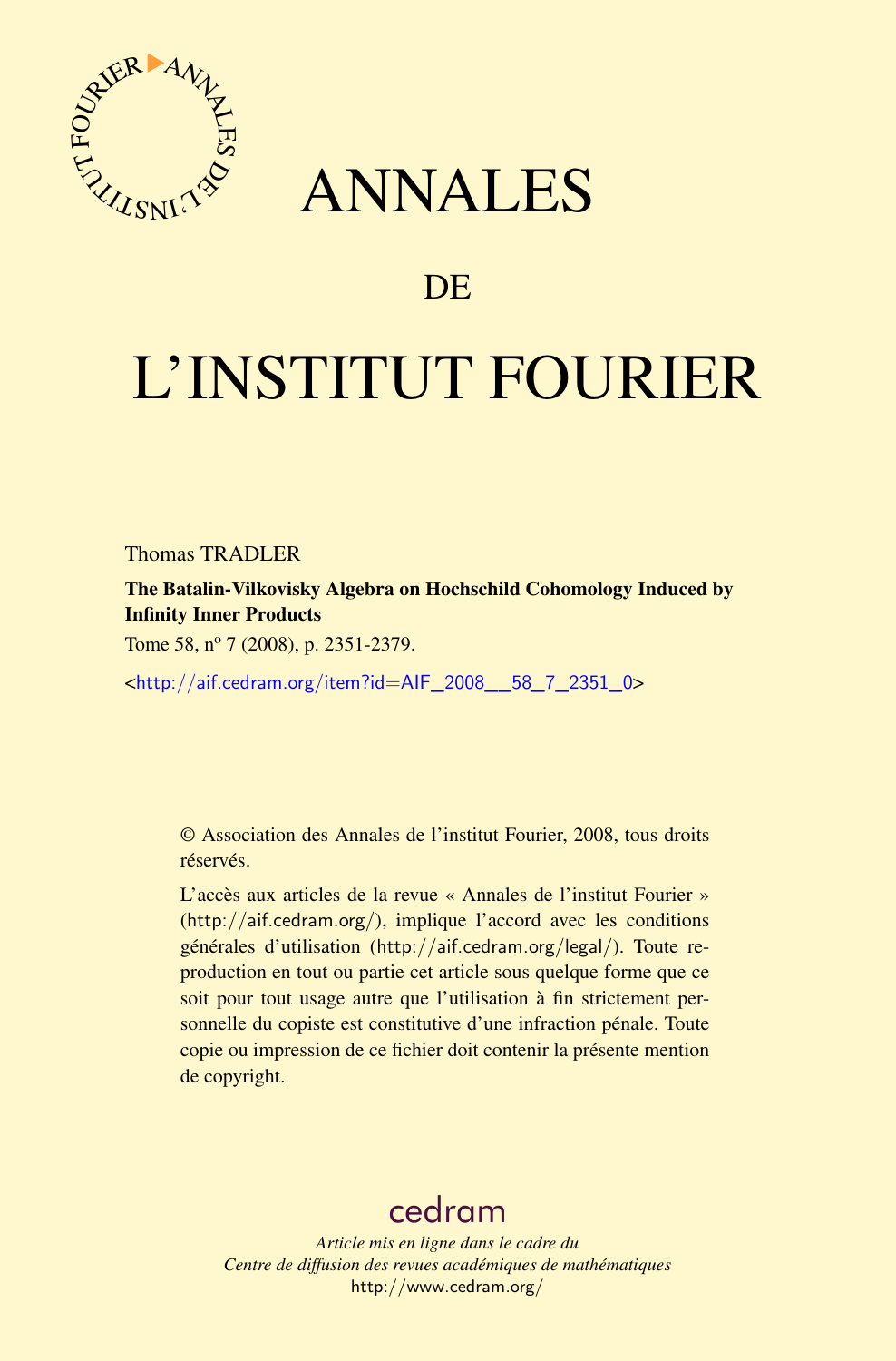### THE BATALIN-VILKOVISKY ALGEBRA ON HOCHSCHILD COHOMOLOGY INDUCED BY INFINITY INNER PRODUCTS

#### **by Thomas TRADLER**

Abstract. — We define a BV-structure on the Hochschild cohomology of a unital, associative algebra A with a symmetric, invariant and non-degenerate inner product. The induced Gerstenhaber algebra is the one described in Gerstenhaber's original paper on Hochschild-cohomology. We also prove the corresponding theorem in the homotopy case, namely we define the BV-structure on the Hochschildcohomology of a unital  $A_{\infty}$ -algebra with a symmetric and non-degenerate  $\infty$ -inner product.

Résumé. — On définit une structure de BV sur la cohomologie de Hochschild d'une algèbre associative unitaire munie d'une forme bilinéaire symétrique non dégénérée. La structure d'algèbre de Gerstenhaber induite est celle introduite dans l'article originel de Gerstenhaber sur la cohomologie de Hochschild. On étend ce résultat au cas d'une algèbre A-infinie unitaire munie d'une forme bilinéaire symétrique A-infinie non dégénérée.

#### **1. Introduction**

M. Gerstenhaber [\[8\]](#page-28-0) showed that for any associative algebra A, the Hochschild-cohomology  $H^{\bullet}(A, A)$  has a Gerstenhaber-structure. More precisely,  $H^{\bullet}(A, A)$  has a Gerstenhaber-bracket [.,.] which is a Lie-bracket of degree  $-1$ , and a commutative, associative cup-product  $\sim$ , such that [...] is a graded derivation of the cup-product in each variable. It is an important case, when the Gerstenhaber-structure comes from a Batalin-Vilkovisky (BV) algebra. This means that there is a degree  $-1$  operator  $\Delta$  on  $H^{\bullet}(A, A)$ , such that  $\Delta$  squares to zero, and so that the deviation of  $\Delta$  from being a derivation is the bracket.

*Keywords:* Hochschild cohomology, Batalin Vilkovisky algebra. *Math. classification:* 16E40.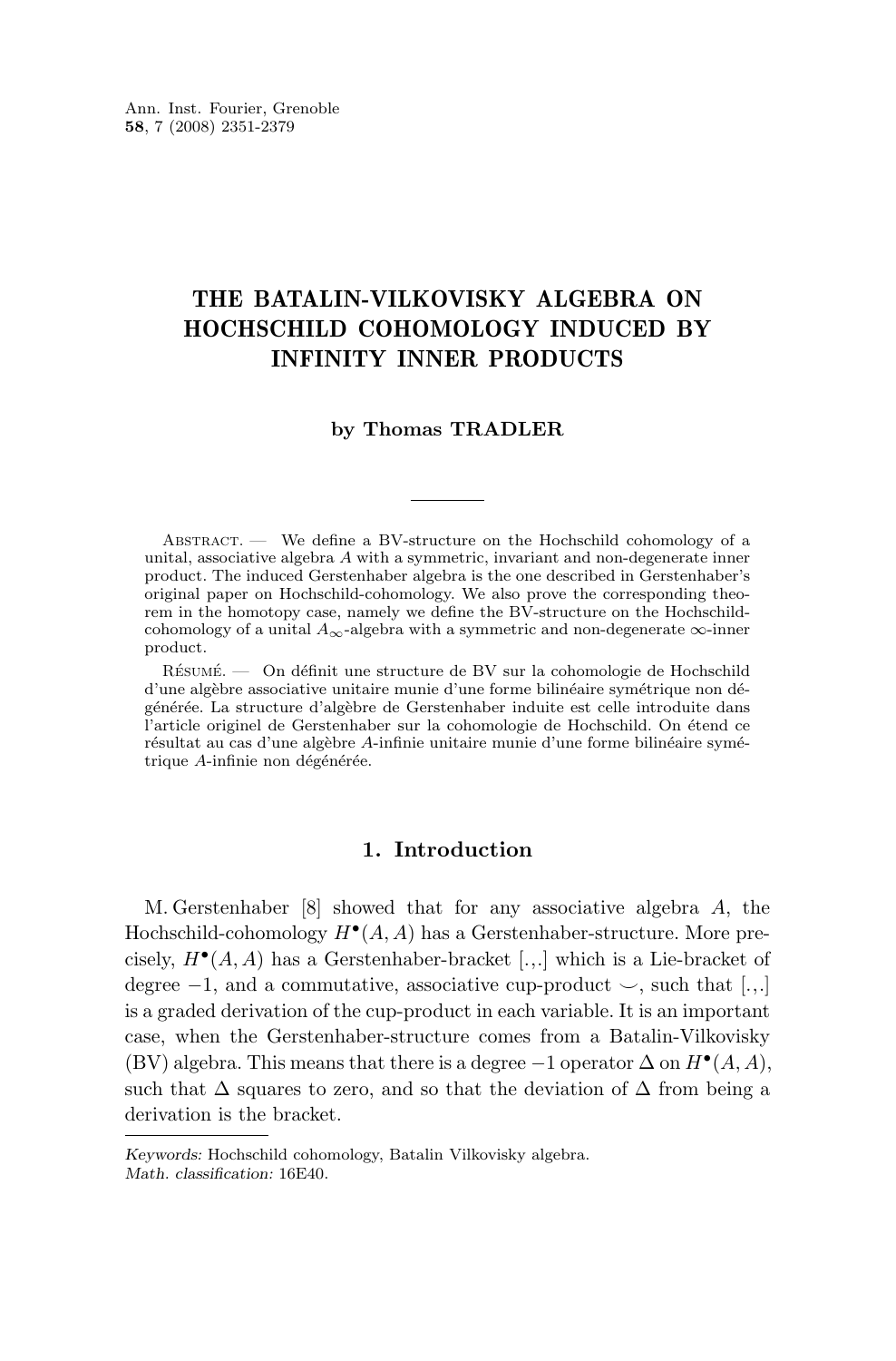<span id="page-2-0"></span>Our goal in this paper is to define such a  $\Delta$ -operator on  $H^{\bullet}(A, A)$ , under the additional condition that A has a unit 1 and a symmetric, invariant and non-degenerate inner product. We will in fact produce two versions of this theorem; one for associative algebras, and one for homotopy associative algebras. To be precise about our first version, we now state the theorem, that is proved in section [2.](#page-4-0)

THEOREM 1. — Let A be a finite dimensional, ungraded, unital, associa*tive algebra with symmetric, invariant and non-degenerate inner product*  $\langle .,.\rangle : A \otimes A \to R$ *. For*  $f \in C^n(A, A)$ *, let*  $\Delta f \in C^{n-1}(A, A)$  *be given by the equation*

$$
\langle \Delta f(a_1,\ldots,a_{n-1}),a_n \rangle = \sum_{i=1}^n (-1)^{i(n-1)} \langle f(a_i,\ldots,a_{n-1},a_n,a_1,\ldots,a_{i-1}),1 \rangle.
$$

Then,  $\Delta$  *is a chain map, such that the induced operation on Hochschildcohomology*  $H^{\bullet}(A, A)$  *squares to zero. Furthermore, for*  $\alpha \in H^{n}(A, A)$ *,*  $\beta \in H^m(A, A)$ , the following identity holds,

$$
[\alpha, \beta] = (-1)^{(n-1)m+1} \cdot (\Delta(\alpha \smile \beta) - \Delta(\alpha) \smile \beta - (-1)^n \alpha \smile \Delta(\beta)).
$$

*Here,* [.,.] *and* ^ *denote the Gerstenhaber-bracket and the cup-product defined in* [\[8\]](#page-28-0)*.*

Is it important to remark, that the  $\Delta$ -operator in the above theorem is just Connes' B-operator on the Hochschild chains  $C_{\bullet}(A, A)$ , see [\[4\]](#page-28-0) or [\[13,](#page-28-0)  $(2.1.9.1)$ , dualized and transferred to the Hochschild cochains  $C^{\bullet}(A, A)$ via the inner product:

$$
C^{\bullet}(A, A)
$$
 Gerstenhaber-structure [.,.],  $\smile$   
\n
$$
\uparrow
$$
isomorphism induced by  $\langle .. \rangle$   
\n
$$
C^{\bullet}(A, A^*)
$$
 dual of Connes' *B*-operator.

Although this version of the theorem is already useful in certain situations, it is dissatisfactory in more general cases. In the second version of our theorem, we therefore remove the assumptions of finite dimensionality, we include grading, and use infinity versions of the concepts in theorem 1. More precisely, we start with an  $A_{\infty}$ -algebra A, and we use the concept of  $\infty$ -inner products, which was developed by the author in [\[20\]](#page-29-0). Following Stasheff's approach to  $A_{\infty}$ -algebras and its Hochschild-cochain complex, see [\[18\]](#page-29-0) and [\[19\]](#page-29-0), using the tensor coalgebra and its coderivation complex, we define  $A_{\infty}$ -bimodules and the Hochschild-cochain complex with values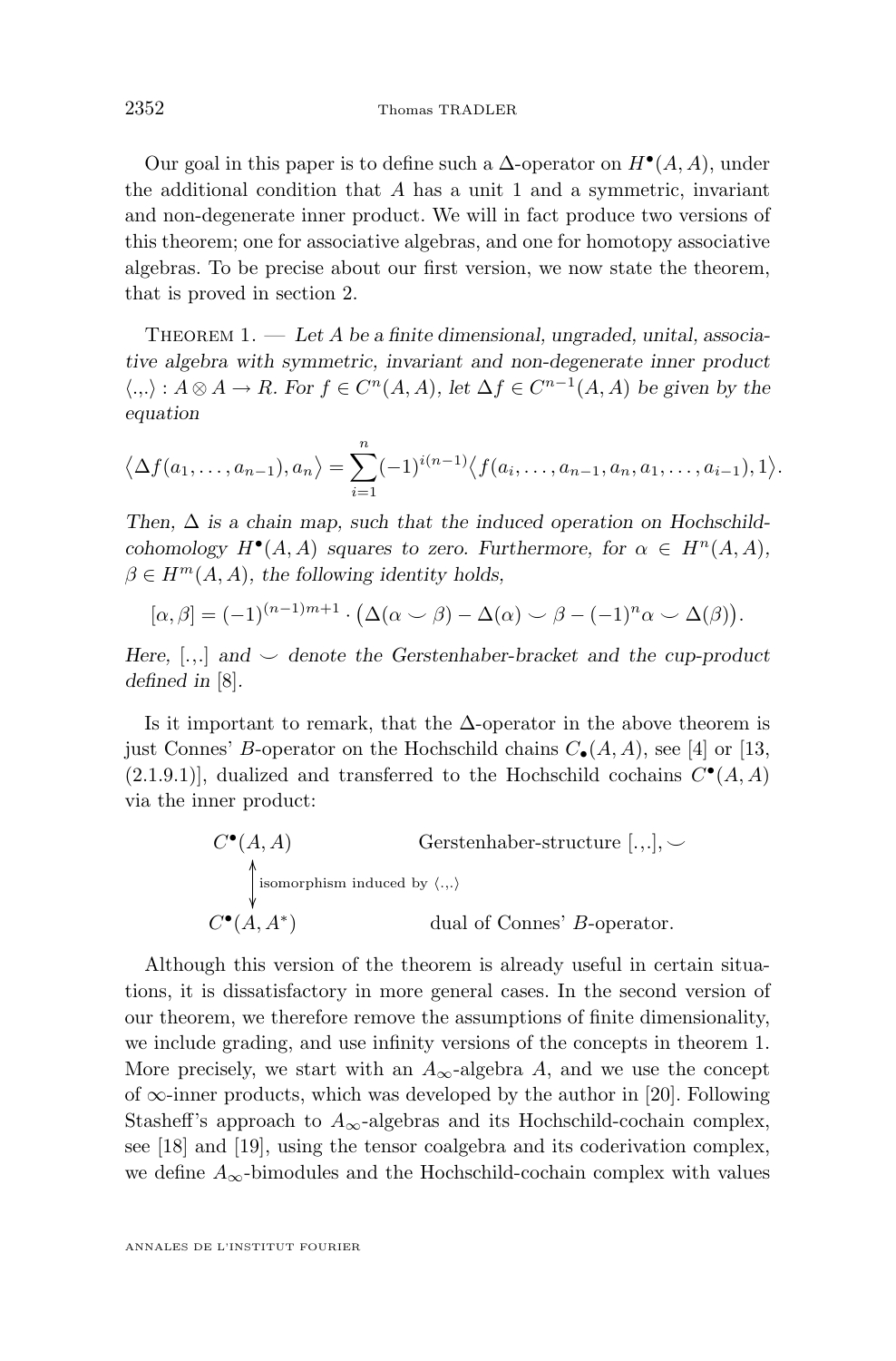<span id="page-3-0"></span>in an  $A_{\infty}$ -bimodule, via the tensor bi-comodule, and coderivations associated to it. For an  $A_{\infty}$ -algebra A,  $\infty$ -inner products are  $A_{\infty}$ -bimodule maps between the  $A_{\infty}$ -bimodules A and its dual  $A^*$ , see section [3.1.](#page-9-0)

It is known, that Hochschild-cohomology of an  $A_{\infty}$ -algebra still has a Gerstenhaber-structure, see [\[9\]](#page-28-0). In section [3,](#page-9-0) we generalize theorem [1](#page-2-0) to the infinity case as follows.

THEOREM 2. — Let  $(A, D)$  be an  $A_{\infty}$ -algebra with strict unit 1 and *let* F *be a symmetric, non-degenerate*  $\infty$ *-inner product. Then,*  $\Delta$  *and the generalized cup-product* M *induce a BV-algebra on the Hochschildcohomology*  $H^{\bullet}(A, A)$ *.* In fact, for  $\alpha, \beta \in H^{\bullet}(A, A)$ *, we have that* 

$$
[\alpha, \beta] = \Delta(M(\alpha, \beta)) - M(\Delta \alpha, \beta) - (-1)^{\|\alpha\|} M(\alpha, \Delta \beta),
$$

*where* [.,.] *denotes, up to sign, the Gerstenhaber-bracket from* [\[9\]](#page-28-0)*.*

We remark, that the difference of signs in theorems [1](#page-2-0) and 2 stem from the difference of signs of the bracket in [\[8\]](#page-28-0) and the bracket used in theorem 2.

There are several variations and extensions of the above theorems. For instance, theorem [1](#page-2-0) can be lifted to the chain level, which was described by Costello [\[5\]](#page-28-0), Kaufmann [\[11\]](#page-28-0), Menichi [\[16\]](#page-28-0), and Tradler and Zeinalian [\[21\]](#page-29-0). In contrast to these chain level approaches, we here give an explicit proof of the BV-algebra in the style of Gerstenhaber's paper [\[8\]](#page-28-0). In fact, the idea for theorem [1](#page-2-0) is taken from the strong analogy between [\[1,](#page-28-0) lemma 4.6] and [\[8,](#page-28-0) theorem 8.5], which is applied by transferring Chas and Sullivan's proof [\[1,](#page-28-0) lemma 5.2] of the BV-relation in string topology to the Hochschildcochain level. For cyclic  $A_{\infty}$ -algebras, one may find chain level statements in Costello [\[5\]](#page-28-0), whereas Tradler and Zeinalian [\[22\]](#page-29-0) describes an action for every  $A_{\infty}$ -algebra with  $\infty$ -inner product.

It is an interesting question to determine the exact relationship between the BV-algebra given here, and the one from string topology [\[1\]](#page-28-0). Using the idea of local constructions of infinity structures from Lawrence and Sullivan in [\[12\]](#page-28-0), M. Zeinalian and the author constructed in [\[23\]](#page-29-0) a symmetric, non-degenerate  $\infty$ -inner product on the cochains  $A = C^{\bullet}(X)$  of a Poincaré duality space  $X$ . If  $X$  is simply connected, then it is known that the Hochschild-cohomology  $H^{\bullet}(A, A)$  is isomorphic to the homology of the free loop space  $H_{\bullet}(LX)$  of X, see [\[10\]](#page-28-0). Thus, we can ask, if the BValgebra on  $H^{\bullet}(A, A)$  from theorem 2, and the one on  $H_{\bullet}(LX)$  from string topology coincide under this isomorphism. In fact, it has been shown by Felix-Thomas [\[6\]](#page-28-0) and Merkulov [\[17\]](#page-28-0), that in characteristic zero, the BValgebras on  $H^{\bullet}(A, A)$  and  $H_{\bullet}(LX)$  do coincide. In characteristic non-zero, this does not hold in general, when using the homological Poincaré duality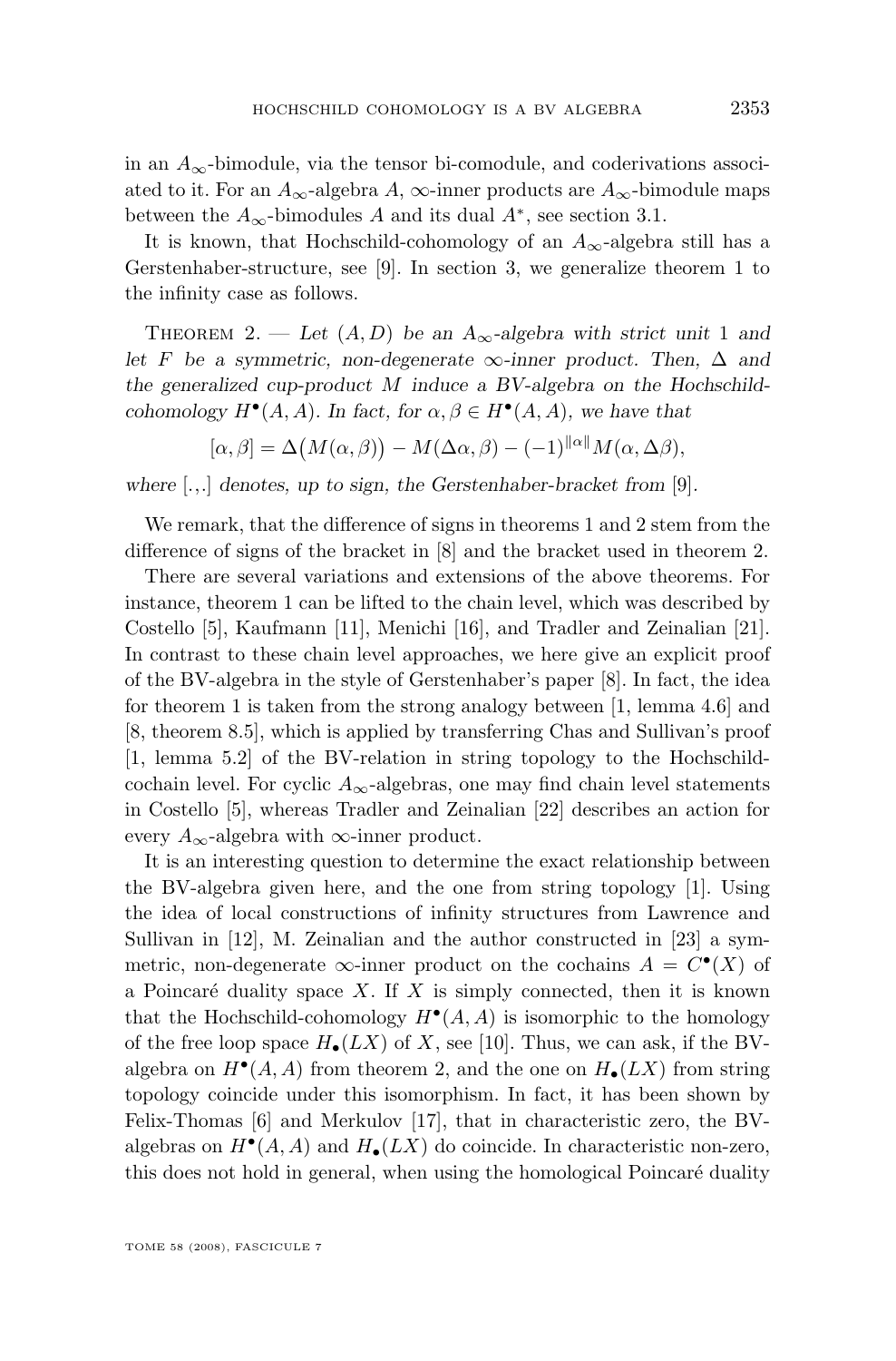<span id="page-4-0"></span>pairing, cf. Menichi [\[15\]](#page-28-0) and Yang [\[24\]](#page-29-0). It is our hope, that the notion of ∞-inner products provides a suitable notion of chain level Poincaré duality to induce a model of the BV-algebra on the free loop space in the general setting. This question will be addressed in a future paper.

*Acknowledgments. —* I would like to thank Dennis Sullivan and Jim Stasheff for many helpful comments on this subject. Furthermore, I would like to thank the Max-Planck Institute for Mathematics in Bonn, where a complete review of the paper was made during my visit.

#### **2. The associative case**

In this section, we prove theorem [1.](#page-2-0) For this, we show that the BVrelations from theorem [1](#page-2-0) are satisfied on the Hochschild-cohomology of a unital, associative algebra with symmetric, invariant and non-degenerate inner product.

Let  $R$  be a commutative ring with unit. As in  $[8]$ , we assume that all rings A and modules M on which they act, are simultaneously R modules, the operations of  $A$  are  $R$  module homomorphisms, and all tensor products are assumed to be taken over R.

Let A be an (ungraded) finite dimensional associative algebra over  $R$ with unit  $1 \in A$ , and denote by  $\langle ... \rangle : A \otimes A \rightarrow R$  a non-degenerate inner product such that  $\langle a_1, a_2 \rangle = \langle a_2, a_1 \rangle$  and  $\langle a_1 \cdot a_2, a_3 \rangle = \langle a_1, a_2 \cdot a_3 \rangle$  for all  $a_1, a_2, a_3 \in A$ . The assumptions imply that the inner product induces a bimodule isomorphism between A and its linear dual  $A^* = \text{Hom}(A, R)$ , given by  $F: A \to A^*, a \mapsto F(a) := \langle a, . \rangle$ .

For any bimodule M over A, denote by  $C^n(A, M) := Hom(A^{\otimes n}, M)$ , and  $C^{\bullet} := \bigoplus_{n \geq 0} C^n(A, A)$  the Hochschild-cochains of A with values in M. For  $f \in C^n(A, A)$ , the differential  $\delta f \in C^{n+1}(A, M)$  is given by

$$
\delta f(a_1, \ldots, a_{n+1}) := a_1 \cdot f(a_2, \ldots, a_{n+1})
$$
  
+ 
$$
\sum_{i=1}^n (-1)^i f(a_1, \ldots, a_i \cdot a_{i+1}, \ldots, a_{n+1})
$$
  
+ 
$$
(-1)^{n+1} f(a_1, \ldots, a_n) \cdot a_{n+1}.
$$

It is  $\delta^2 = 0$ , and its homology  $H^{\bullet}(A, M)$  is called Hochschild-cohomology of A with values in M. We are mainly interested in the bimodules  $M = A$ and  $M = A^*$ . Note that the map F induces a chain map

$$
F_{\sharp}: C^{\bullet}(A, A) \longrightarrow C^{\bullet}(A, A^*), \quad f \longmapsto F_{\sharp}(f) := F \circ f.
$$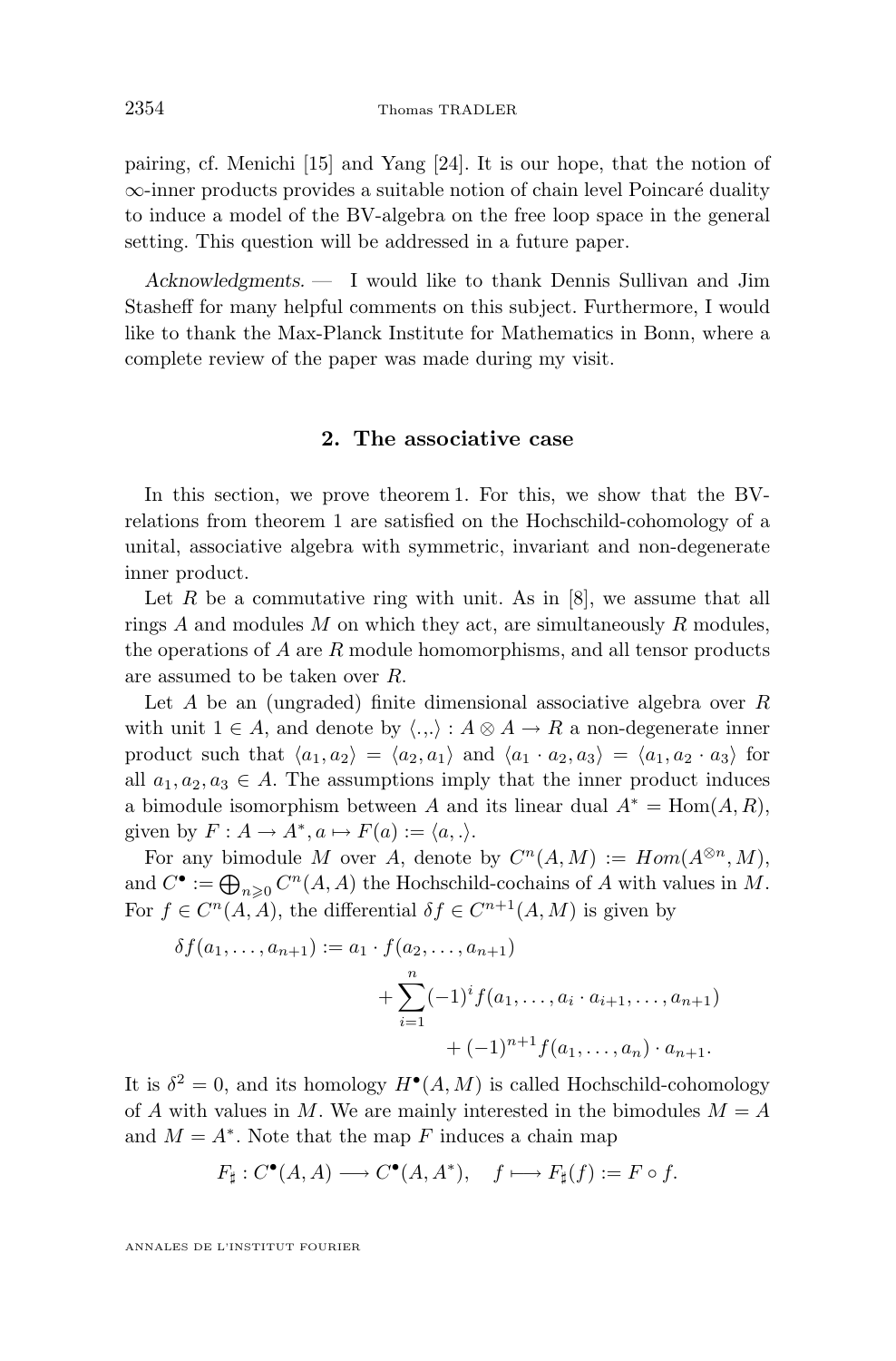<span id="page-5-0"></span>The cup-product  $f \smile g \in C^{n+m}(A, A)$  for  $f \in C^n(A, A)$  and  $g \in C^m(A, A)$ is given by

$$
f \smile g(a_1,\ldots,a_{n+m}) := f(a_1,\ldots,a_n) \cdot g(a_{n+1},\ldots,a_{n+m}).
$$

DEFINITION 3 ( $\Delta$ -operator). — Let  $n \geq 1$  and  $f \in C^n(A, A)$ . For i in  $\{1, \ldots, n\}$  define  $\Delta_i f \in C^{n-1}(A, A)$  by

$$
\langle \Delta_i f(a_1,\ldots,a_{n-1}),a_n\rangle = \langle f(a_i,\ldots,a_{n-1},a_n,a_1,\ldots,a_{i-1}),1\rangle.
$$

With this, define

$$
\Delta := \sum_{i=1}^{n} (-1)^{i(n-1)} \Delta_i : C^n(A, A) \longrightarrow C^{n-1}(A, A).
$$

We also need the maps  $\Delta^1$  and  $\Delta^2$ , which for f in  $C^n(A, A)$  and g in  $C^m(A, A)$  are elements  $\Delta^1(f \otimes g), \Delta^2(f \otimes g) \in C^{n+m-1}(A, A),$ 

$$
\Delta^{1}(f \otimes g) := \sum_{i=1}^{m} (-1)^{i(n+m-1)} \Delta_{i}(f \cup g),
$$
  

$$
\Delta^{2}(f \otimes g) := \sum_{i=m+1}^{n+m} (-1)^{i(n+m-1)} \Delta_{i}(f \cup g).
$$

We have  $\Delta^1(f \otimes g) + \Delta^2(f \otimes g) = \Delta(f \smile g)$ . The notation for  $\Delta^1$  and  $\Delta^2$ is taken from [\[1,](#page-28-0) chapter 5].

The following lemma follows by a straightforward calculation.

Lemma 4. — *In the above notation, we have that*

1)  $\Delta$  *is a chain map*, 2) for all  $f \in C^n(A, A), g \in C^m(A, A)$ ,

$$
\Delta^1(f \otimes g) = (-1)^{nm} \Delta^2(g \otimes f).
$$

Recall from [\[8\]](#page-28-0), that for  $j \in \{1, ..., n\}$  and  $f \in C^n(A, A), g \in C^m(A, A)$ ,  $f \circ_j g \in C^{n+m-1}(A, A)$  is defined by

$$
f \circ_j g(a_1, \ldots, a_{n+m-1}) := f(a_1, \ldots, a_{j-1}, g(a_j, \ldots, a_{j+m-1}),
$$
  

$$
a_{j+m}, \ldots, a_{n+m-1}).
$$

From this, one defines for  $f \in C^n(A, A), g \in C^m(A, A)$  the pre-Lie product  $f \circ g \in C^{n+m-1}(A, A)$  and the Gerstenhaber-bracket  $[f, g] \in C^{n+m-1}(A, A)$ ,

$$
f \circ g := \sum_{j=1}^{n} (-1)^{(j-1)(m-1)} f \circ_j g,
$$
  
\n
$$
[f, g] := f \circ g - (-1)^{(n-1)(m-1)} g \circ f.
$$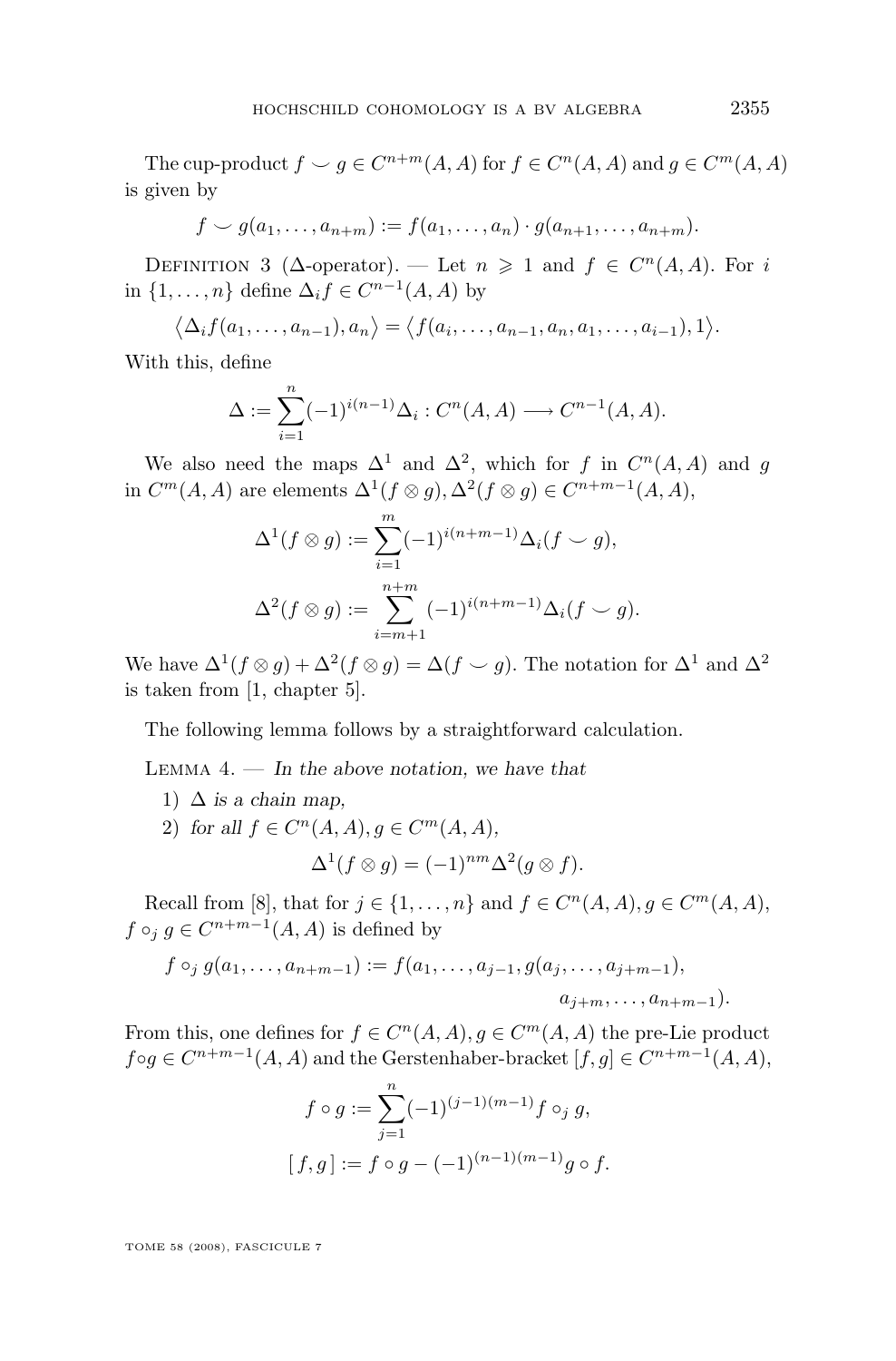LEMMA 5. — For closed elements  $f \in C^n(A, A)$  and  $g \in C^m(A, A)$ ,  $\delta f = \delta g = 0$ , we define  $H \in C^{n+m-2}(A, A)$  by

$$
H:=\sum_{\substack{i\geqslant 1,\,j\geqslant 1\\i+j\leqslant n}}(-1)^{(j-1)(m-1)+i(n+m)+1}\Delta_i(f\circ_j g).
$$

*Then* H *satisfies*

$$
\delta H = f \circ g - (-1)^{(n-1)m} \Delta(f) \smile g + (-1)^{(n-1)m} \Delta^2(f \otimes g).
$$

Before proving lemma [5,](#page-5-0) we first show how this implies theorem [1.](#page-2-0)

*Proof of theorem* [1.](#page-2-0) — We need to show that the Gerstenhaber-bracket [.,.] is the deviation of  $\Delta$  from being a derivation of  $\sim$ ,

$$
[f,g] = f \circ g - (-1)^{(n-1)(m-1)} g \circ f
$$
  
\n
$$
\cong (-1)^{(n-1)m} \Delta(f) \sim g - (-1)^{(n-1)m} \Delta^2(f \otimes g)
$$
  
\n
$$
-(-1)^{m-1} \Delta(g) \sim f + (-1)^{m-1} \Delta^2(g \otimes f)
$$
  
\n
$$
\cong -(-1)^{(n-1)m} \Delta^2(f \otimes g) - (-1)^{(n-1)m} \Delta^1(f \otimes g)
$$
  
\n
$$
+ (-1)^{(n-1)m} \Delta(f) \sim g - (-1)^{(n-1)(m-1)} f \sim \Delta(g)
$$
  
\n
$$
= -(-1)^{(n-1)m} \cdot (\Delta(f \sim g) - \Delta(f) \sim g - (-1)^n f \sim \Delta(g)),
$$

where we have used lemma  $4, 2$  $4, 2$ ) and the fact that the cup-product is graded commutative on Hochschild-cohomology. Furthermore it is wellknown, that on homology the square of  $\Delta$  vanishes. This can be seen, just as for Connes' B-operator, by considering the normalized Hochschildcochain complex, which is a quasi-isomorphic subcomplex of  $C^{\bullet}(A, A)$ , where  $(\Delta)^2 = 0$ .

*Proof of lemma [5.](#page-5-0)* — Let  $a_1, \ldots, a_{n+m} \in A$  be fixed. For  $i \leq j$ , we will use the notation from [\[8\]](#page-28-0), and denote by  $a_{i,j} = (a_i, \ldots, a_j) \in A^{\otimes j - i + 1}$ . For  $i \geq 1$ ,  $j \geq 1$  and  $i + j \leq n$ , we calculate  $\delta(\Delta_i(f \circ_i g))$  as follows:

$$
\langle \delta(\Delta_i(f \circ_j g))(a_{1,n+m-1}), a_{n+m} \rangle
$$
  
=  $\langle a_1 \cdot \Delta_i(f \circ_j g)(a_{2,n+m-1}), a_{n+m} \rangle$   

$$
+ \sum_{\lambda=1}^{n+m-2} (-1)^{\lambda} \langle \Delta_i(f \circ_j g)(a_{1,\lambda-1}, (a_{\lambda} \cdot a_{\lambda+1}), a_{\lambda+2,n+m-1}), a_{n+m} \rangle
$$
  
+  $(-1)^{n+m-1} \langle \Delta_i(f \circ_j g)(a_{1,n+m-2}) \cdot a_{n+m-1}, a_{n+m} \rangle$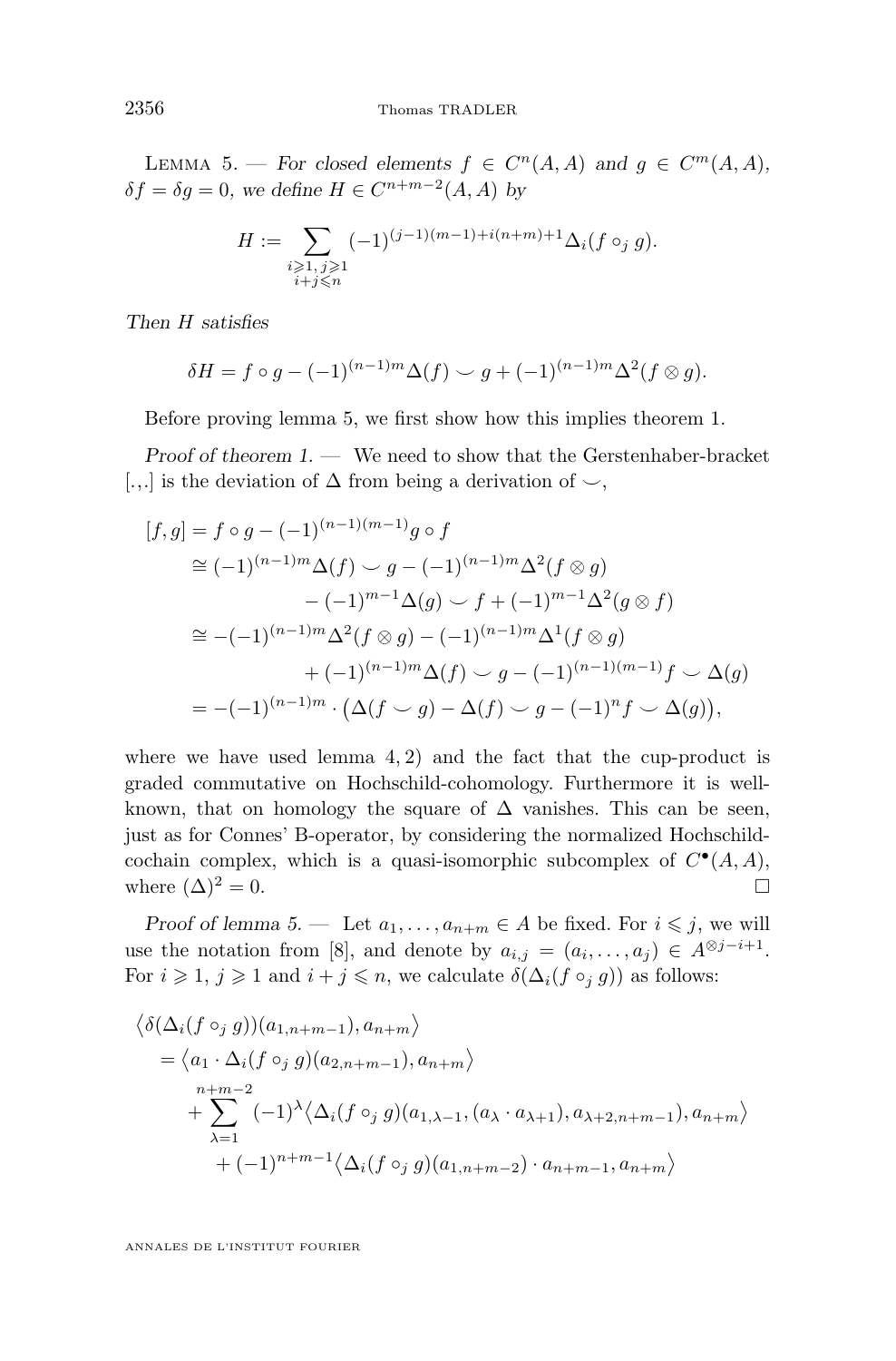<span id="page-7-0"></span>
$$
= \langle f(a_{i+1,i+j-1}, g(a_{i+j,i+j+m-1}), a_{i+j+m,n+m-1}, (a_{n+m} \cdot a_1), a_{2,i}), 1 \rangle
$$
  
\n
$$
+ \sum_{\lambda=1}^{i-1} (-1)^{\lambda} \langle f(a_{i+1,i+j-1}, g(a_{i+j,i+j+m-1}), a_{\lambda+2,i}), 1 \rangle
$$
  
\n
$$
+ \sum_{\lambda=i}^{i+j-2} (-1)^{\lambda} \langle f(a_{i,\lambda-1}, (a_{\lambda} \cdot a_{\lambda+1}), a_{\lambda+2,i+j-1}, g(a_{i+j,i+j+m-1}), a_{\lambda+1,i+j+m-2}, a_{i+j+m,n+m}, a_{1,i-1}), 1 \rangle
$$
  
\n
$$
+ \sum_{\lambda=i+j-1}^{i+j+m-2} (-1)^{\lambda} \langle f(a_{i,i+j-2}, g(a_{i+j-1,\lambda-1}, (a_{\lambda} \cdot a_{\lambda+1}), a_{\lambda+2,i+j+m-1}), a_{i+j+m,n+m}, a_{1,i-1}), 1 \rangle
$$
  
\n+ 
$$
\sum_{\lambda=i+j+m-1}^{n+m-1} (-1)^{\lambda} \langle f(a_{i,i+j-2}, g(a_{i+j-1,i+j+m-2}), a_{i+j+m,n+m}, a_{1,i-1}), 1 \rangle,
$$
  
\n
$$
a_{i+j+m-1,\lambda-1}, (a_{\lambda} \cdot a_{\lambda+1}), a_{\lambda+2,n+m}, a_{1,i-1}), 1 \rangle,
$$

Using the fact that  $\delta(g) = 0$ , we see that we can write this as

(2.1) 
$$
\langle (\delta(\Delta_i(f \circ_j g))) (a_{1,n+m-1}), a_{n+m} \rangle = h_{i,j} + h'_{i,j} + h''_{i,j},
$$

where we define

$$
h_{i,j} := (-1)^{i+1} \langle a_i \cdot f(a_{i+1,i+j-1}, g(a_{i+j,i+j+m-1}), a_{i+j+m,n+m}, a_{1,i-1}), 1 \rangle
$$
  
+ 
$$
\sum_{\lambda=i}^{i+j-2} (-1)^{\lambda} \langle f(a_{i,\lambda-1}, (a_{\lambda} \cdot a_{\lambda+1}), a_{\lambda+2,i+j-1}, g(a_{i+j,i+j+m-1}), a_{i+j+m,n+m}, a_{1,i-1}), 1 \rangle
$$
  
+ 
$$
(-1)^{i+j-1} \langle f(a_{i,i+j-2}, (a_{i+j-1} \cdot g(a_{i+j,i+j+m-1})), a_{i+j+m,n+m}, a_{1,i-1}), 1 \rangle,
$$
  

$$
h'_{i,j} := (-1)^{i+j+m-2} \langle f(a_{i,i+j-2}, (g(a_{i+j-1,i+j+m-2}) \cdot a_{i+j+m-1}), a_{i+j+m,n+m}, a_{1,i-1}), 1 \rangle
$$
  
+ 
$$
\sum_{\lambda=i+j+m-1}^{n+m-1} (-1)^{\lambda} \langle f(a_{i,i+j-2}, g(a_{i+j-1,i+j+m-2}), a_{i+j+m,n+m}, a_{1,i-1}), 1 \rangle,
$$
  

$$
h''_{i,j} := \langle f(a_{i+1,i+j-1}, g(a_{i+j,i+j+m-1}), a_{i+j+m,n+m-1}, (a_{n+m} \cdot a_1), a_{2,i}), 1 \rangle
$$
  
+ 
$$
\sum_{\lambda=1}^{i-1} (-1)^{\lambda} \langle f(a_{i+1,i+j-1}, g(a_{i+j,i+j+m-1}), a_{i+j+m,n+m}, a_{1,i-1}), a_{2,i}), 1 \rangle
$$
  
+ 
$$
(-1)^{i} \langle f(a_{i+1,i+j-1}, g(a_{i+j,i+j+m-1}), a_{i+j+m,n+m}, a_{1,i-1}) \cdot a_i, 1 \rangle.
$$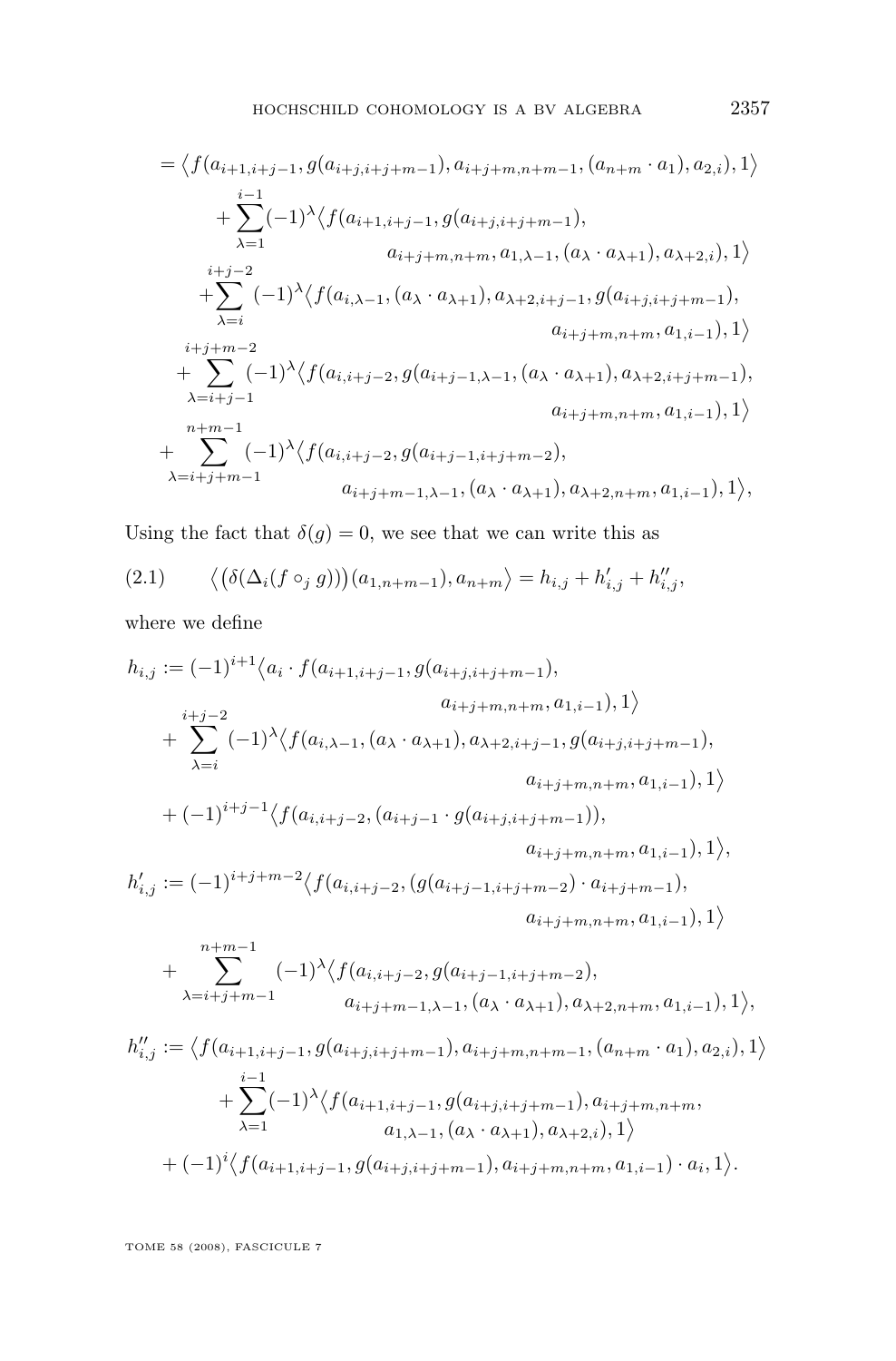<span id="page-8-0"></span>On the other hand, if  $i \geq 2$ ,  $j \geq 1$  and  $i + j \leq n - 1$ , we may use the fact that  $\delta(f) = 0$ , to obtain

(2.2) 
$$
(-1)^{i+1}h_{i,j} + (-1)^{i+m}h'_{i,j+1} + (-1)^{i+n}h''_{i-1,j+1} = \langle \left(\Delta_i((\delta f) \circ_j g)\right)(a_{1,n+m-1}), a_{n+m} \rangle = 0.
$$

If we set furthermore for  $i, j \in \{1, \ldots, n\}$ ,

$$
h_{i,0} := (-1)^{i+1} \langle g(a_{i,i+m-1}) \cdot f(a_{i+m,n+m}, a_{1,j-1}), 1 \rangle,
$$
  
\n
$$
h'_{i,n-i+1} := (-1)^{n+m+1} \langle f(a_{i,n-1}, (g(a_{n,n+m-1}) \cdot a_{n+m}), a_{1,i-1}), 1 \rangle,
$$
  
\n
$$
h''_{0,j} := \langle f(a_{1,j-1}, g(a_{j,j+m-1}), a_{j+m,n+m-1}) \cdot a_{n+m}, 1 \rangle,
$$

then all three quantities  $h_{i,j}, h'_{i,j+1}, h''_{i-1,j+1}$  are defined for all  $i, j$  with  $i \geqslant 1, j \geqslant 0$  and  $i + j \leqslant n$ . Furthermore equation (2.2) holds for each of these  $i, j$ , so that we obtain

$$
\begin{aligned} 0 = \sum_{\substack{i \geqslant 1, \, j \geqslant 0 \\ i + j \leqslant n}} (-1)^{(j-1)(m-1)+i(n+m-1)} \times \left( (-1)^{i+1} h_{i,j} + (-1)^{i+m} h_{i,j+1}' + (-1)^{i+n} h_{i-1,j+1}'' \right) . \end{aligned}
$$

Using equation [\(2.1\)](#page-7-0) and rearranging the terms in this sum gives

$$
0 = \sum_{\substack{i \geq 1, j \geq 1 \\ i+j \leq n}} (-1)^{(j-1)(m-1)+i(n+m)+1} (h_{i,j} + h'_{i,j} + h''_{i,j})
$$
  

$$
- \sum_{i=1}^n (-1)^{m-1+i(n+m)} h_{i,0}
$$
  

$$
- \sum_{i=1}^n (-1)^{n(m+1)+i(n+1)} h'_{i,n-i+1}
$$
  

$$
- \sum_{j=1}^n (-1)^{(j-1)(m-1)} h''_{0,j}
$$
  

$$
= \langle \delta(H)(a_{1,n+m-1}), a_{n+m} \rangle
$$
  

$$
- (-1)^{m(n+1)+1} \langle (\Delta(f) \cup g)(a_{1,n+m-1}), a_{n+m} \rangle
$$
  

$$
- \langle (f \circ g)(a_{1,n+m-1}), a_{n+m} \rangle.
$$

This implies the claim of the lemma.  $\Box$ 

We demonstrate theorem [1](#page-2-0) in the easiest non-trivial example.

*Example 6.* — Let  $A = R^2$  with generators u and v, where the algebra structure is so that u is the unit in A, and  $v^2 = 0$ . The inner product is defined by letting  $\langle v, u \rangle = \langle u, v \rangle = 1$ , and zero in the other cases. Recall, that the normalized Hochschild cochain complex consists, in degree  $n$ , of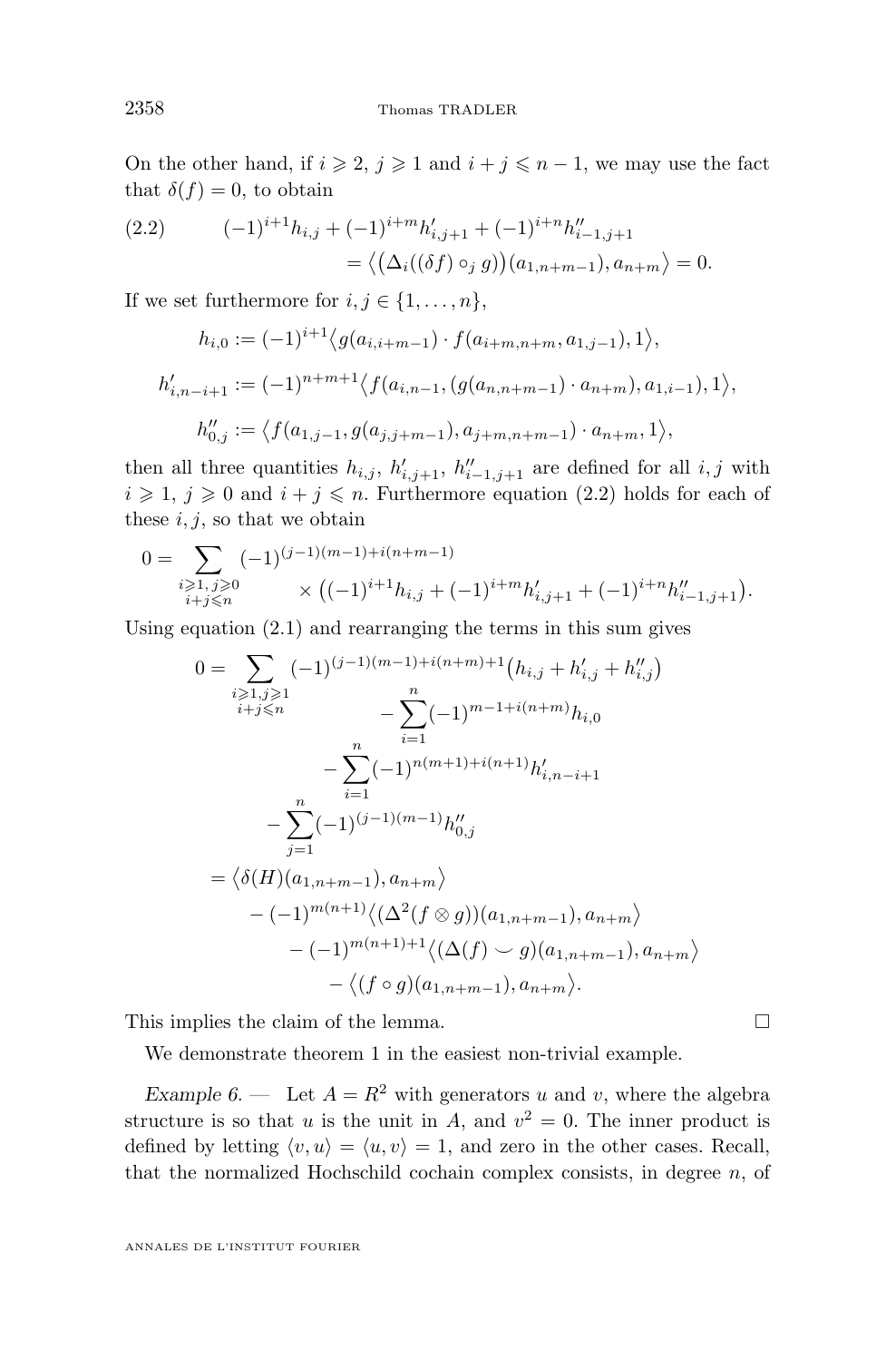<span id="page-9-0"></span>maps of the form  $\bar{A}^{\otimes n} \to A$ , where  $\bar{A} = A/R$  is isomorphic to R with generator v. For  $n \geqslant 0$ , denote by

$$
f_n: \bar{A}^{\otimes n} \longrightarrow A, \quad f_n(v, \dots, v) = u,
$$
  

$$
g_n: \bar{A}^{\otimes n} \longrightarrow A, \quad g_n(v, \dots, v) = v.
$$

One checks that  $\delta f_{2n} = 0$ ,  $\delta f_{2n+1} = 2g_{2n+2}$ , and  $\delta g_n = 0$  for all n. Assuming that our ring R contains an element  $\frac{1}{2}$ , we can now calculate Hochschild cohomology as,

$$
H^{\bullet}(A, A) = \frac{\text{Ker}(\delta)}{\text{Im}(\delta)} \cong \bigoplus_{n \geq 0} Rf_{2n} \oplus Rg_0 \oplus \bigoplus_{n \geq 0} Rg_{2n+1}.
$$

The algebra structure is given by

 $f_n \smile f_m = f_{n+m}, \quad f_n \smile g_m = g_m \smile f_n = g_{n+m}, \quad g_n \smile g_m = 0,$ 

so that, as an algebra, we may write

$$
H^{\bullet}(A, A) \cong R[f_2, g_0, g_1]/(g_0^2, g_0f_2, g_0g_1, g_1^2).
$$

From the definition, one also calculates the  $\Delta$ -operator on the chain level as  $\Delta(f_n) = \Delta(g_{2n}) = 0$ , and  $\Delta(g_{2n+1}) = (2n+1)f_{2n}$ .

In the case that A is a graded associative algebra, we may obtain theorem [1](#page-2-0) in the same way as above, except for an appropriate change in signs. For this case, example [6,](#page-8-0) with the modification of letting  $v$  be in even degree 2d, gives the calculation for the BV-algebra of Hochschild cohomology of the homology of the 2d-sphere  $S^{2d}$ , cf. [\[3\]](#page-28-0), [\[7\]](#page-28-0), [\[17\]](#page-28-0). The next section includes graded associative algebras as a special case.

#### **3. The homotopy associative case**

We now consider the more general situation from theorem [2.](#page-3-0) We recall the notion of  $\infty$ -inner products from [\[20\]](#page-29-0) in subsection 3.1, define the operations on the Hochschild-cochain complex in subsection [3.2,](#page-14-0) and prove theorem [2](#page-3-0) in subsection [3.3.](#page-23-0)

#### **3.1. Infinity-inner products**

This section briefly recalls the definitions of  $A_{\infty}$ -algebra,  $\infty$ -inner-products and the Hochschild-cochain complex as defined in [\[20\]](#page-29-0).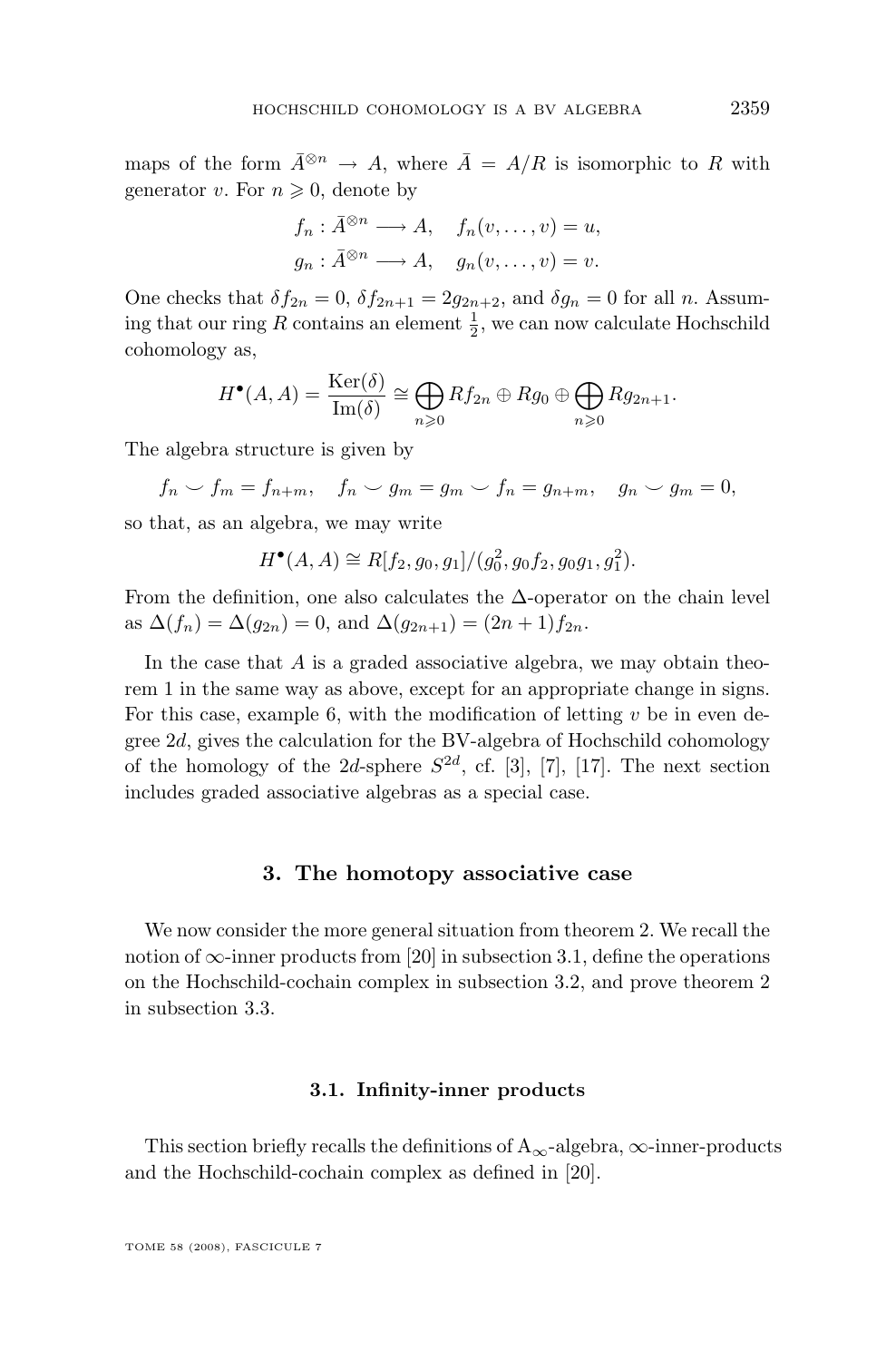<span id="page-10-0"></span>Informally, an  $A_{\infty}$ -algebra is an algebra over a certain operad, the Stasheff operad, cf. [\[14,](#page-28-0) chap. 1.8]. This operad is a particular cofibrant replacement of the operad of associative algebras, and its cellular structure allows  $A_{\infty}$ algebras to be stated in terms of coderivations, as we will do now.

DEFINITION 7 ( $A_{\infty}$ -algebra). — Let  $A = \bigoplus_{j \in \mathbb{Z}} A_j$  be a graded module over a given ground ring R. Define its *suspension* sA to be the graded module

$$
sA = \bigoplus_{j \in \mathbb{Z}} (sA)_j \quad \text{with} \quad (sA)_j := A_{j-1}.
$$

The suspension map  $s : A \longrightarrow sA, a \mapsto sa := a$  is an isomorphism of degree  $+1$ . We define

$$
BA := TsA = \bigoplus_{i \geqslant 0} sA^{\otimes i}
$$

to be the tensor coalgebra of sA, with the comultiplication

$$
\Delta: BA \longrightarrow BA \otimes BA, \quad \Delta(a_1, \ldots, a_n) := \sum_{i=0}^n (a_1, \ldots, a_i) \otimes (a_{i+1}, \ldots, a_n).
$$

A *coderivation* on BA is a map  $D : BA \rightarrow BA$  such that

$$
BA \xrightarrow{\Delta} BA \otimes BA
$$
  
\n
$$
D \downarrow \qquad D \otimes \text{Id} + \text{Id} \otimes D
$$
  
\n
$$
BA \xrightarrow{\Delta} BA \otimes BA
$$

The space of coderivation on  $BA$  is denoted by  $\text{Coder}(BA)$ .

An  $A_{\infty}$  *algebra structure on* A is a coderivation  $D \in \text{Coder}(BA)$  of degree  $-1$  with  $D^2 = 0$ .

Every  $A_{\infty}$ -algebra  $(A, D)$  is uniquely given by its components

$$
D=\sum_{i\geqslant 0}D_i,
$$

where  $D_i : sA^{\otimes i} \to sA$  are lifted to coderivations, which, by abuse of notation, are still denoted by  $D_i$ , cf. [\[20,](#page-29-0) section 2]. We follow the usual convention and assume that the lowest level  $D_0$  vanishes. Graphically, we represent D by a filled circle, which takes many inputs and gives one output, here from left to right:

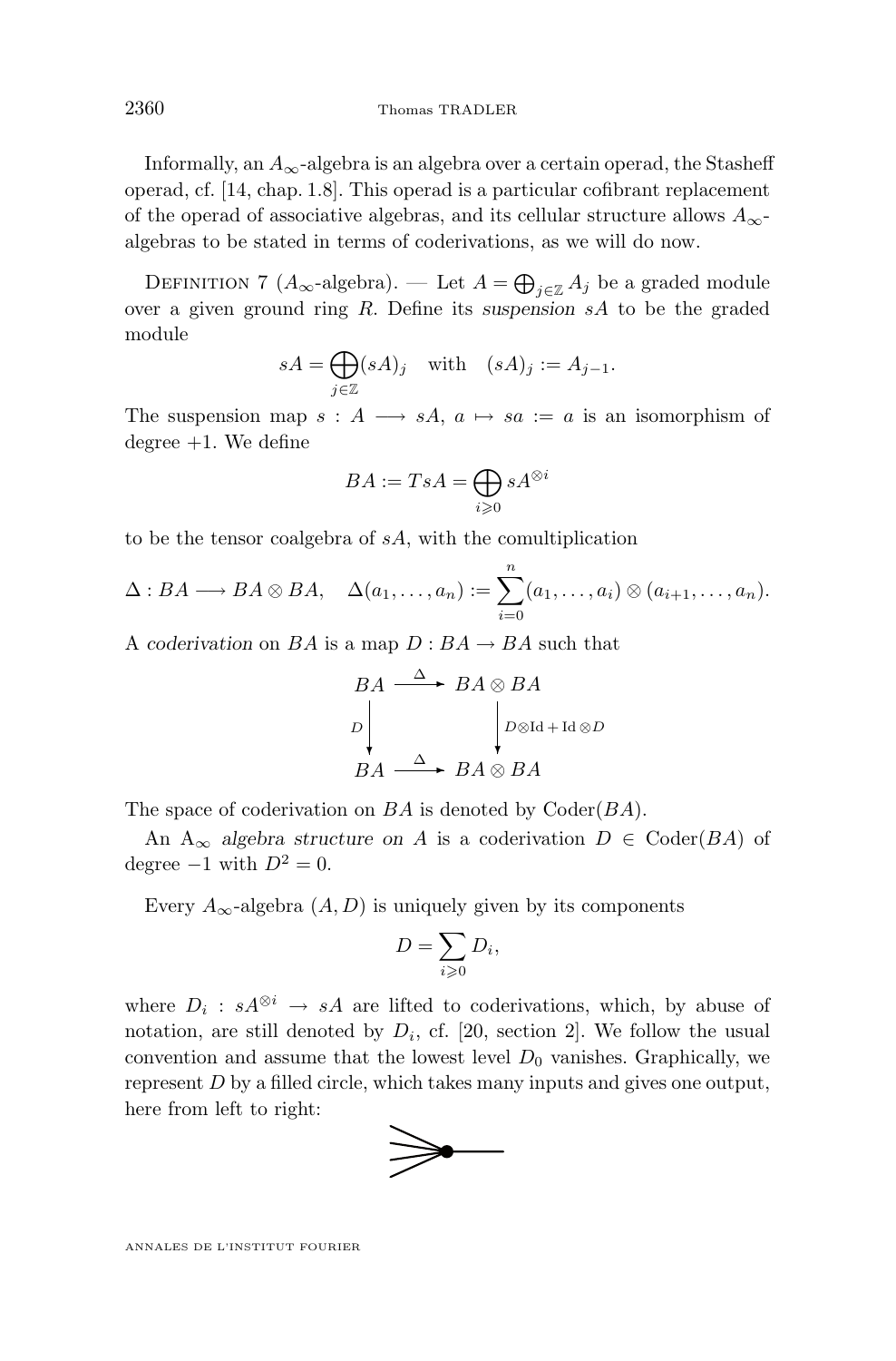DEFINITION 8 ( $A_{\infty}$ -bimodule). — Now, let  $(A, D)$  be an  $A_{\infty}$ -algebra, and let  $M = \bigoplus_{j \in \mathbb{Z}} M_j$  be a graded module. Define

$$
B^M A := R \; \oplus \bigoplus_{k \geqslant 0, \ell \geqslant 0} sA^{\otimes k} \otimes sM \otimes sA^{\otimes \ell}
$$

to be the tensor bi-comodule with the bi-comodule map

$$
\Delta^M : B^M A \longrightarrow (BA \otimes B^M A) \oplus (B^M A \otimes BA),
$$
  
\n
$$
\Delta^M (a_1, \dots, a_k, m, a_{k+1}, \dots, a_{k+\ell})
$$
  
\n
$$
:= \sum_{i=0}^k (a_1, \dots, a_i) \otimes (a_{i+1}, \dots, m, \dots, a_n)
$$
  
\n
$$
+ \sum_{i=k}^{k+\ell} (a_1, \dots, m, \dots, a_i) \otimes (a_{i+1}, \dots, a_{k+\ell}).
$$

Now, define a coderivation on  $B^M A$  over D to be a map  $D^M : B^M A \rightarrow$  $B^M A$  such that

$$
B^{M} A \xrightarrow{\Delta^{M}} (BA \otimes B^{M} A) \oplus (B^{M} A \otimes BA)
$$
  
\n
$$
D^{M} \downarrow \qquad \qquad (DA \otimes B^{M} A) \oplus (D^{M} \otimes \text{Id} + \text{Id} \otimes D)
$$
  
\n
$$
B^{M} A \xrightarrow{\Delta^{M}} (BA \otimes B^{M} A) \oplus (B^{M} A \otimes BA)
$$

The space of all coderivations on  $B^M A$  over D is denoted by  $\text{Coder}_D(B^M A)$ . An  $A_{\infty}$ -*bimodule structure on* M *over* A is defined to be a coderivation  $D^M \in \text{Coder}_D(B^M A)$  of degree  $-1$  with  $(D^M)^2 = 0$ .

Finally, a *coderivation from BA* to  $B^M A$  is a map  $f : BA \to B^M A$  such that

$$
BA \longrightarrow BA \otimes BA
$$
  

$$
B A \otimes B A
$$
  

$$
B^M A \xrightarrow{\Delta^M} (BA \otimes B^M A) \oplus (B^M A \otimes B A)
$$

The space of all coderivations from BA to  $B^M A$  is denoted by  $C^{\bullet}(A, M)$ , and is called the *Hochschild-cochain complex of* A *with values in* M. The space  $C^{\bullet}(A, M)$  has a differential

$$
\delta^M(f) := D^M \circ f - (-1)^{|f|} f \circ D
$$

satisfying  $(\delta^M)^2 = 0$ . The homology  $H^{\bullet}(A, M)$  is called the *Hochschildcohomology of* A *with values in* M.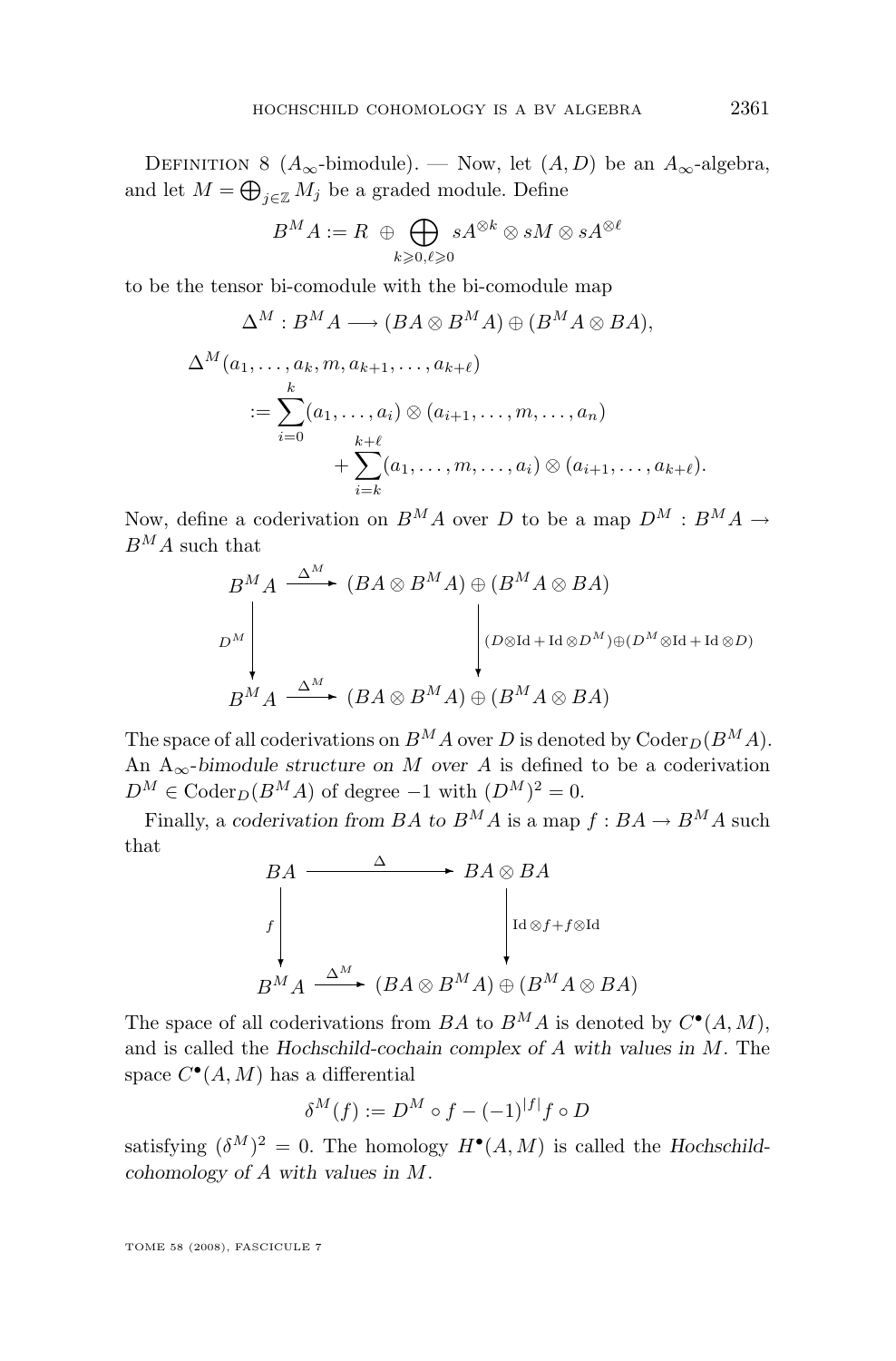<span id="page-12-0"></span>Similar to before, we can uniquely decompose an element  $f \in C^{\bullet}(A, M)$ in its components  $f = \sum_{i\geqslant 0} f_i$ , where  $f_i : sA^{\otimes i} \to sM$  is lifted to a coderivation  $f_i: BA \to B^M A$ , see [\[20,](#page-29-0) section 3]. Here is the graphical representation for  $f$ , where the inputs on the left are from  $sA$  and the output on the right lies in sM:



DEFINITION 9 ( $\infty$ -inner-product). — Let  $(A, D)$  be an  $A_{\infty}$  algebra and let  $(M, D^M)$  and  $(N, D^N)$  be two  $A_{\infty}$  bimodules over A. An  $A_{\infty}$ -bimodule map between M and N is a map  $F: B^M A \to B^N A$  such that

$$
B^{M} A \xrightarrow{\Delta^{M}} (BA \otimes B^{M} A) \oplus (B^{M} A \otimes BA)
$$
\n
$$
F \downarrow \qquad \qquad \downarrow (Id \otimes F) \oplus (F \otimes Id)
$$
\n
$$
B^{N} A \xrightarrow{\Delta^{N}} (BA \otimes B^{N} A) \oplus (B^{N} A \otimes BA)
$$

and  $D^N \circ F = F \circ D^M$ . Every  $A_{\infty}$ -bimodule map  $F : B^M A \to B^N A$ induces a chain map on the Hochschild-cochain complexes  $F_{\sharp}: C^{\bullet}(A, M) \to$  $C^{\bullet}(A, N)$  by  $f \mapsto F \circ f$ .

Let  $(A, D)$  be an  $A_{\infty}$  algebra. Then both A and its linear dual  $A^* =$ Hom(A, R) have induced  $A_{\infty}$ -bimodule structures  $D^A \in \text{Coder}_{D}(B^A A)$ and  $D^{A^*} \in \text{Coder}_{D}(B^{A^*}A)$ , see [\[20,](#page-29-0) lemma 3.9]. An  $\infty$ -inner-product is by definition an  $A_{\infty}$ -bimodule map  $F : B^A A \to B^{A^*} A$  between A and  $A^*$  of degree 0. The ∞-inner-product is called *non-degenerate* if there exists an  $A_{\infty}$ -bimodule map  $G: B^{A^*}A \to B^A A$ , such that

 $F_{\sharp}: C^{\bullet}(A, A) \longrightarrow C^{\bullet}(A, A^*) \text{ and } G_{\sharp}: C^{\bullet}(A, A^*) \longrightarrow C^{\bullet}(A, A)$ 

are quasi-inverse to each other, so that their induced maps on Hochschildcohomology are inverses.

Again, one can show, that the  $\infty$ -inner product F is given by components  $F: \sum_{i,j\geqslant 0} F_{i,j},$  where the  $F_{i,j} : sA^{\otimes i} \otimes sA \otimes sA^{\otimes j} \to sA^*$  are lifted according to the property in definition 9, see [\[20,](#page-29-0) section 4]. If we apply arguments to this map,  $F_{i,j}(a_1, \ldots, a_i, a_{i+1}, a_{i+2}, \ldots, a_{i+j+1})(a_{i+j+2}) \in R$ , then we can represent the  $\infty$ -inner product graphically as in [\[20,](#page-29-0) section 5]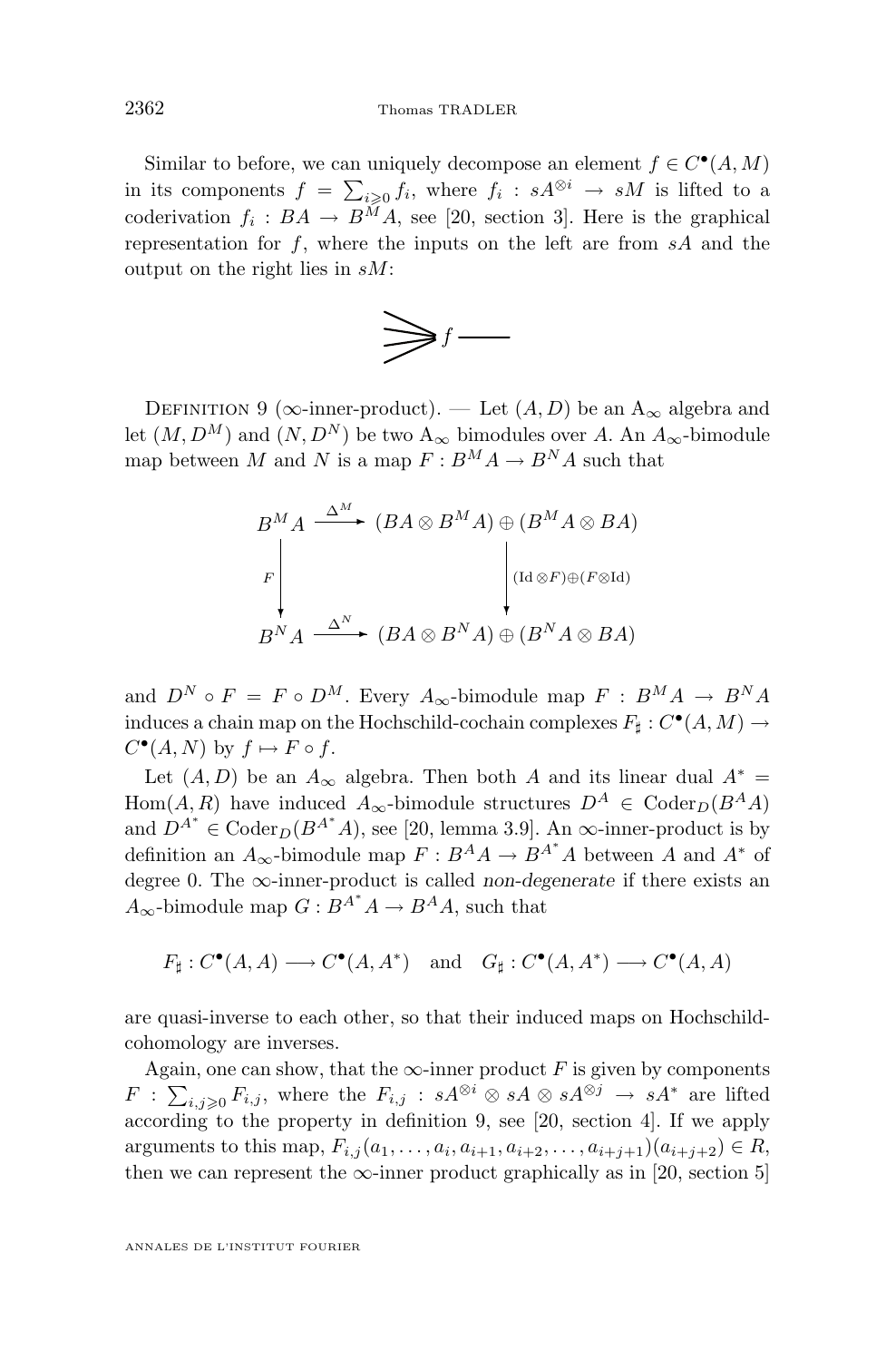by an open circle:

where



Here we included the arguments  $a_1, \ldots, a_{i+j+2}$  to show their chosen position; the first i arguments are placed on top, the special element  $a_{i+1}$  on the left, the next  $j$  arguments on the bottom and the output argument on the right.

The ∞-inner product is called *symmetric*, if it is invariant under a 180◦ rotation, i.e. for all  $i, j$ ,

$$
F_{i,j}(a_1, \ldots, a_i, a_{i+1}, a_{i+2}, \ldots, a_{i+j+1})(a_{i+j+2})
$$
  
=  $(-1)^{\varepsilon} F_{j,i}(a_{i+2}, \ldots, a_{i+j+1}, a_{i+j+2}, a_1, \ldots, a_i)(a_{i+1}),$   
 $\varepsilon = \left(\sum_{k=1}^{i+1} (|a_k|+1)\right) \left(\sum_{k=i+2}^{i+j+2} (|a_k|+1)\right).$ 

In our generalization of theorem [1,](#page-2-0) we use a symmetric, non-degenerate  $\infty$ -inner product in the above sense. We call such a structure F an  $\infty$ -*Poincaré-duality structure*.

In general, one may not avoid higher homotopies for the inner product, even if the underlying space is a differential graded associative algebra. In fact, in [\[23,](#page-29-0) Appendix B], the following  $\infty$ -Poincaré-duality structure was determined for the simplicial cochains on the circle.

*Example 10.* — We represent the circle  $S^1$  using the 0-simplicies  $a, b$ , and the 1-simplicies  $\sigma$ ,  $\tau$  as follows,



Let  $sA = sC^{\bullet}S^{1}$  be the shifted cochain model of the circle with generators, denoted by the same symbols, a, b,  $\sigma$  and  $\tau$ . The differential d on sA is defined by,

 $d(a) = \sigma - \tau$ ,  $d(b) = \tau - \sigma$ ,  $d(\sigma) = d(\tau) = 0$ ,

and the multiplication is non-zero only on the following generators,

 $a \cdot a = a$ ,  $b \cdot b = b$ ,  $b \cdot \sigma = -\sigma \cdot a = \sigma$ ,  $a \cdot \tau = -\tau \cdot b = \tau$ .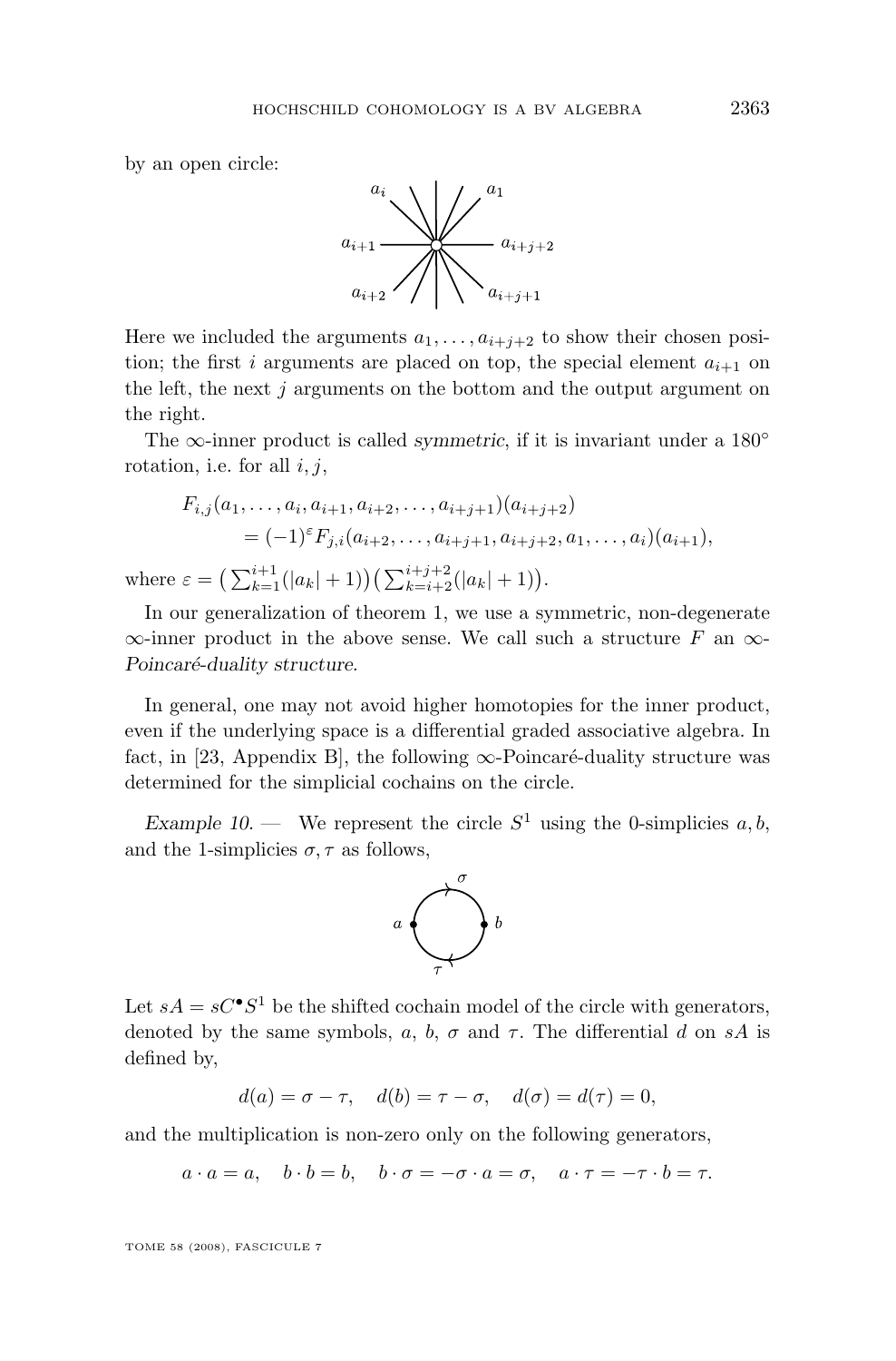<span id="page-14-0"></span>Note, that with these definitions,  $(A, d, \cdot)$  becomes a (non-commutative) differential graded associative algebra, and one may check that there is no non-degenerate, invariant inner product associated to A. But, assuming that the underlying ring R contains  $\frac{1}{2}$ , it was shown in [\[23,](#page-29-0) Appendix B and Proposition 3.1.3], that the following maps define an  $\infty$ -Poincaré-duality structure, representing Poincaré duality on the chain level of  $S^1$ ,

$$
F_{k,0}(\sigma, \cdots, \sigma, \sigma)(a) = +\frac{1}{2}, \qquad F_{0,k}(a, \sigma, \ldots, \sigma)(\sigma) = +\frac{1}{2}, \nF_{k,0}(\tau, \cdots, \tau, a)(\tau) = -\frac{1}{2}, \qquad F_{0,k}(\tau, \tau, \ldots, \tau)(a) = -\frac{1}{2}, \nF_{k,0}(\sigma, \cdots, \sigma, b)(\sigma) = -\frac{1}{2}, \qquad F_{0,k}(\sigma, \sigma, \ldots, \sigma)(b) = -\frac{1}{2}, \nF_{k,0}(\tau, \cdots, \tau, \tau)(b) = +\frac{1}{2}, \qquad F_{0,k}(b, \tau, \ldots, \tau)(\tau) = +\frac{1}{2},
$$

for  $k \geqslant 0$ , and  $F_{i,j} = 0$ , for  $i, j > 0$ .

#### **3.2. Definition of the operations**

We now describe the operations that are needed to obtain the BV-algebra on the Hochschild-cohomology of an  $A_{\infty}$ -algebra. To this end, we first recall the Gerstenhaber-bracket and the cup-product from [\[9\]](#page-28-0), and the  $\Delta$ -operator from the previous section. These operations will only be up to sign the needed operations, and we denote them by [.,.]', M' and  $\Delta'$ . With the help of the  $\infty$ -inner product, we can rewrite these operations as maps of the form  $C^{\bullet}(A, A)^{\otimes p} \to C^{\bullet}(A, A^*)$ . Using a graphical representation of a large class of operations  $C^{\bullet}(A, A)^{\otimes p} \to C^{\bullet}(A, A^*)$ , which we call symbols, we may find symbols which represent the above operations up to sign. The operations of these symbols, toegther with their naturally given signs will be denoted by [.,.], M and  $\Delta$ , and will be used in subsection [3.3](#page-23-0) to prove theorem [2.](#page-3-0)

DEFINITION 11 (Gerstenhaber-bracket, cup-product). — Fix an  $A_{\infty}$ algebra  $(A, D)$ , which in components is given by  $D = \sum_{i \geqslant 1} D_i$ , where  $D_i: sA^{\otimes i} \to sA$ . Let  $f, g \in C^{\bullet}(A, A)$  be represented in components by  $f = \sum_{n\geqslant 0} f_n$ , and  $g = \sum_{m\geqslant 0} g_m$  as in definition [8,](#page-10-0) where  $f_n : sA^{\otimes n} \to sA$ and  $g_m : sA^{\otimes m} \to sA$ . For these components, we define the components of the Gerstenhaber-bracket

$$
[f_n, g_m]' : sA^{\otimes n+m-1} \longrightarrow sA
$$

and the components of the generalized cup-product

$$
M(f_n, g_m): \bigoplus_{k \geq 0} sA^{\otimes n+m+k} \longrightarrow sA
$$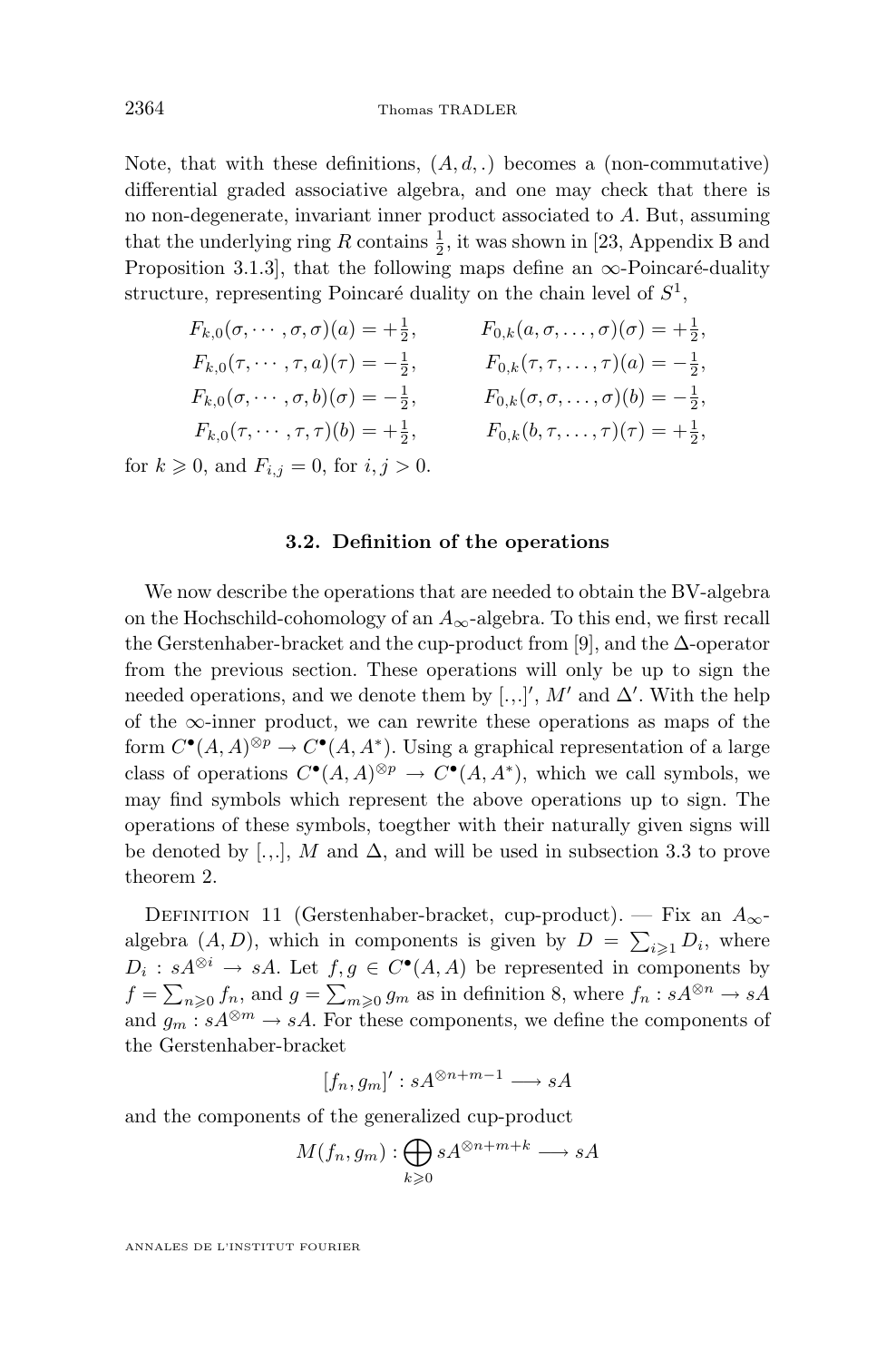by

$$
[f_n, g_m]' = f_n \circ g_m - (-1)^{\|f_n\| \cdot \|g_m\|} g_m \circ f_n,
$$

where

$$
f_n \circ g_m(a_1, \dots, a_{n+m-1})
$$
  
= 
$$
\sum_{i=1}^n (-1)^{\|g_m\|} \sum_{\ell=1}^{i-1} (|a_{\ell}|+1) f_n(a_1, \dots, g_m(a_i, \dots, a_{i+m-1}), \dots, a_{n+m-1}),
$$

$$
M'(f_n, g_m)(a_1, \ldots, a_{n+m+k})
$$
  
= 
$$
\sum_{\substack{1 \leq i \\ i+n \leq j \leq n+k}} (-1)^{\|f_n\|} \sum_{\substack{\ell=1 \\ \ell=1}}^{i-1} (|a_{\ell}|+1) + \|g_m\| \cdot (\|f_n\| + \sum_{\ell=1}^{j-1} (|a_{\ell}|+1))
$$
  

$$
\cdots, f_n(a_i, \ldots, a_{i+n-1}), \ldots, a_{n+m+k})
$$
  

$$
\cdots, g_m(a_j, \ldots, a_{j+m-1}), \ldots, a_{n+m+k})
$$

where  $||f_n||$  and  $||g_m||$  are the total degrees of the maps  $f_n : sA^{\otimes n} \to sA$ and  $g_m : sA^{\otimes m} \to sA$ . Both the bracket [...]' and the product M' are extended linearly to operations  $C^{\bullet}(A, A) \otimes C^{\bullet}(A, A) \to C^{\bullet}(A, A)$ .

The following is observed by E. Getzler and J. Jones in [\[9\]](#page-28-0).

THEOREM 12. — Let  $(A, D)$  be an  $A_{\infty}$ -algebra. Then [...]' and M' in*duce a Gerstenhaber-structure on Hochschild-cohomology* H• (A, A)*.*

Next, we consider the unit and the  $\Delta'$ -operator.

DEFINITION 13 (Unit,  $\Delta'$ -operator). — An element

$$
1 \in A_0 \cong (sA)_{+1} \subset BA
$$

is called a *strict unit of A*, or simply a unit of A, if  $D_n$  applied to any element of the form  $(a_1, \ldots, a_{i-1}, 1, a_{i+1}, \ldots, a_n) \in (sA)^{\otimes n}$  vanishes, except for the case  $n = 2$ ,

$$
D_n(a_1, \ldots, a_{i-1}, 1, a_{i+1}, \ldots, a_n) = 0 \quad \text{for } n \neq 2,
$$
  

$$
-D_2(1, a) = (-1)^{|a|+1} D_2(a, 1) = a.
$$

The sign is chosen so that the unshifted multiplication  $m_2 = s^{-1} \circ D_2 \circ (s \otimes s)$ satisfies  $m_2(1, a) = m_2(a, 1) = a$ , see [\[20,](#page-29-0) prop. 2.4].

We also have the  $\Delta'$ -operator from section [2,](#page-4-0) which we write as an operation  $\Delta'$ :  $C^{\bullet}(A, A^*) \to C^{\bullet}(A, A^*)$ , which is the dual of Connes' B-operator. For  $f \in C^{\bullet}(A, A^*)$  with components  $f = \sum_{n\geqslant 0} f_n$ , where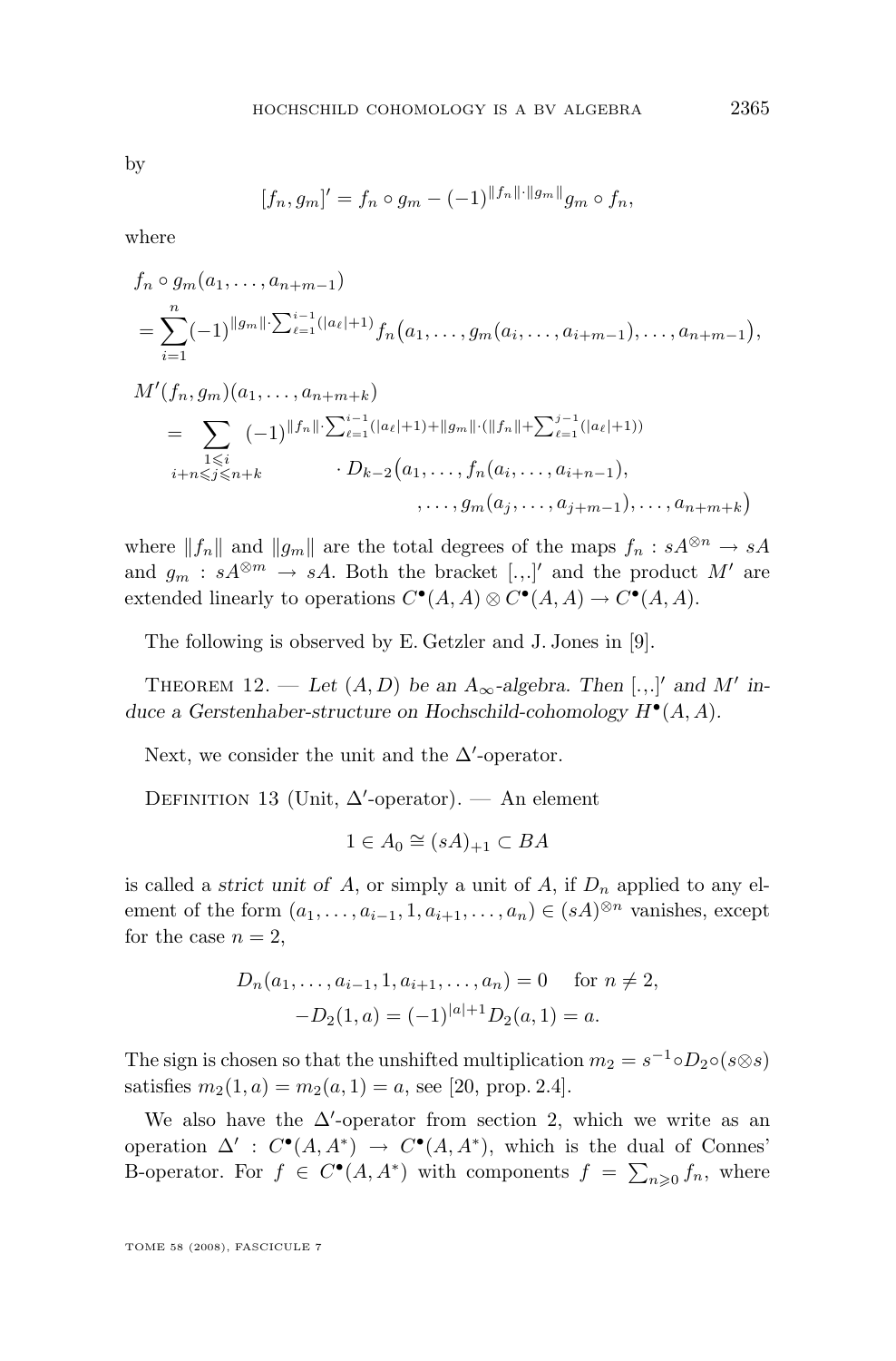$$
f_n: sA^{\otimes n} \to sA^*,
$$
 we define the component  $\Delta' f_n: sA^{n-1} \to sA^*$  by  
\n
$$
\Delta' f_n(a_1, \ldots, a_{n-1})(a_n)
$$
\n
$$
= \sum_{i=1}^n (-1)^{\sum_{\ell=1}^{i-1}(|a_\ell|+1)} \sum_{\ell=i}^n (|a_\ell|+1) f_n(a_i, \ldots, a_{n-1}, a_n, a_1, \ldots, a_{i-1})(1).
$$

It is straightforward to check that in the  $A_{\infty}$  setting with strict unit 1, ∆' still forms a chain map. Furthermore, the operation on Hochschildcohomology induced by the square of  $\Delta'$  vanishes, which can be seen by considering the normalized Hochschild-cochain subcomplex, where  $(\Delta')^2 = 0$ holds identically.

Now, fix a symmetric, non-degenrate  $\infty$ -inner product F. The non-degeneracy of F implies that  $F_{\sharp}: C^{\bullet}(A, A) \to C^{\bullet}(A, A^*)$  induces an isomorphism of Hochschild-cohomologies  $H^{\bullet}(A, A) \to H^{\bullet}(A, A^*)$ . We use  $F_{\sharp}$ :  $C^{\bullet}(A, A) \to C^{\bullet}(A, A^*)$  and its quasi-inverse  $G_{\sharp}: C^{\bullet}(A, A^*) \to C^{\bullet}(A, A)$ from definition [9,](#page-12-0) to write all necessary operations as maps  $C^{\bullet}(A, A)^{\otimes p} \to$  $C^{\bullet}(A, A^*)$ . For example, we have the induced operations

$$
[\cdot, \cdot]' : C^{\bullet}(A, A)^{\otimes 2} \xrightarrow{[\cdot, \cdot]'} C^{\bullet}(A, A) \xrightarrow{F_{\sharp}} C^{\bullet}(A, A^{*}),
$$
  

$$
M' : C^{\bullet}(A, A)^{\otimes 2} \xrightarrow{M'} C^{\bullet}(A, A) \xrightarrow{F_{\sharp}} C^{\bullet}(A, A^{*}),
$$
  

$$
\Delta' : C^{\bullet}(A, A) \xrightarrow{F_{\sharp}} C^{\bullet}(A, A^{*}) \xrightarrow{\Delta'} C^{\bullet}(A, A^{*}),
$$
  

$$
\Delta' \circ M' : C^{\bullet}(A, A)^{\otimes 2} \xrightarrow{M'} C^{\bullet}(A, A) \xrightarrow{F_{\sharp}} C^{\bullet}(A, A^{*}) \xrightarrow{\Delta'} C^{\bullet}(A, A^{*}),
$$
  

$$
M' \circ (\text{Id} \otimes \Delta') : C^{\bullet}(A, A)^{\otimes 2} \xrightarrow{\text{Id} \otimes (G_{\sharp} \circ \Delta' \circ F_{\sharp})} C^{\bullet}(A, A)^{\otimes 2}
$$
  

$$
\xrightarrow{M'} C^{\bullet}(A, A) \xrightarrow{F_{\sharp}} C^{\bullet}(A, A^{*}).
$$

We will now introduce a convenient graphical representation of a large class of operations  $C^{\bullet}(A, A)^{\otimes p} \to C^{\bullet}(A, A^*)$ .

DEFINITION 14 (Symbols).  $- A$  symbol is a finite, planar tree, where each vertex is labeled by one of the following labels:

- $\triangleright$  an open circle  $\bigcirc$ ,
- $\triangleright$  a filled circle  $\bullet$ ,
- $\triangleright$  the unit 1,
- $\rhd$  a numbered circle  $(1), (2), (3), \ldots$

We require the following restrictions for a symbol:

 $\triangleright$  There is exactly one vertex which is labeled by an open circle. This vertex has two distinguished edges attached, which in the plane will be drawn as horizontally incoming from the left and right. There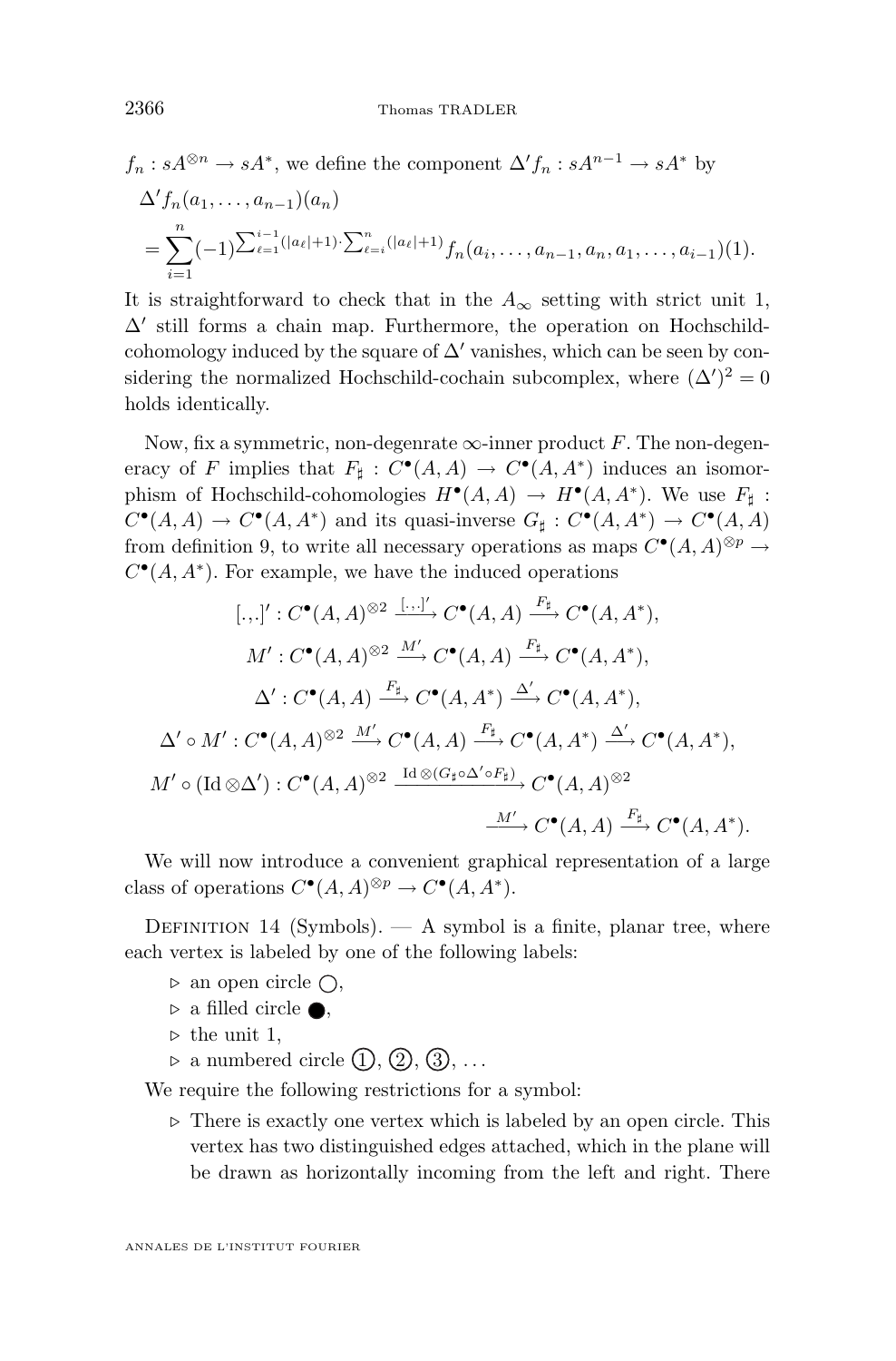are any amount of additional edges attached to this vertex, placed above or below the horizontal line.

- $\triangleright$  Each vertex labeled by a filled circle has at least three edges attached.
- $\triangleright$  Each vertex labeled by the unit has exactly one edge attached.
- $\triangleright$  There is exactly one distinguished external edge in the symbol. This edge will be denoted by a fat edge  $\frac{1}{\sqrt{2\pi}}$ .

Every symbol  $\sigma$  with numbered circles from 1 to p uniquely determines an operation  $\rho_{\sigma} : C^{\bullet}(A, A)^{\otimes p} \to C^{\bullet}(A, A^*)$  in the following way. Let  $f^1, \ldots, f^p \in C^{\bullet}(A, A)$ . We describe the element  $\rho_{\sigma}(f^1, \ldots, f^p) \in C^{\bullet}(A, A^*)$ by determining its value on arguments  $\rho_{\sigma}(f^1, \ldots, f^p)(a_1, \ldots, a_n)(a_{n+1}) \in R$ .

This value is obtained by cyclically attaching the arguments  $a_1, \ldots, a_{n+1}$ to vertices which are labeled by an open circle, a filled circle, or a numbered circle, such that the last argument  $a_{n+1}$  lands on the distinguished external fat edge. Note, that each vertex labeled by a filled circle or a numbered circle has a unique path to the vertex labeled by the open circle. Thus there is one preferred edge at every filled and numbered circle, which lies on the path to the open circle. We call this edge the outgoing edge of this vertex, and all other edges attached to the vertex are considered as incoming to this vertex. We use this notion of incoming and outgoing edges at filled and numbered circles, to successively evaluate the arguments and the unit 1 toward the open circle. More precisely, to every filled vertex, we evaluate the arguments and the incoming edges using the  $A_{\infty}$ -structure D, where  $D : \bigoplus_{i \geqslant 1} sA^{\otimes i} \to sA$ , and record the answer of this evaluation at the outgoing edge. Similarly, to every vertex with the circle numbered by r, we evaluate using the Hochschild-cochain  $f^r$ :  $\bigoplus_{i\geqslant 0} sA^{\otimes i} \to sA$ . We finally end at the vertex labeled by the open circle, where we evaluate all remaining arguments and incoming edges using the  $\infty$ -inner product  $F: \bigoplus_{j,i} sA^{\otimes i} \otimes sA \otimes sA^{\otimes j} \to sA^*$ . Here, the horizontal edge from the left is identified with the special  $(i + 1)$ th argument, and the horizontal edge from the right is identified with the argument plugged into  $sA^*$ . We thus obtain an overall number in  $R$  for each possible way of attaching the arguments  $a_1, \ldots, a_{n+1}$ .

With this, we define  $\rho_{\sigma}(f^1,\ldots,f^p)(a_1,\ldots,a_n)(a_{n+1})$  to be the sum of all numbers in  $R$ , obtained by the above procedure from attaching the arguments  $a_1, \ldots, a_{n+1}$  in all possible ways, where each number is multiplied by the following sign factor. We use the sign  $(+1)$  for the unique term which is obtained by applying all arguments  $a_1, \ldots, a_{n+1}$  to the position specified by the distinguished external fat edge. All other terms will be compared to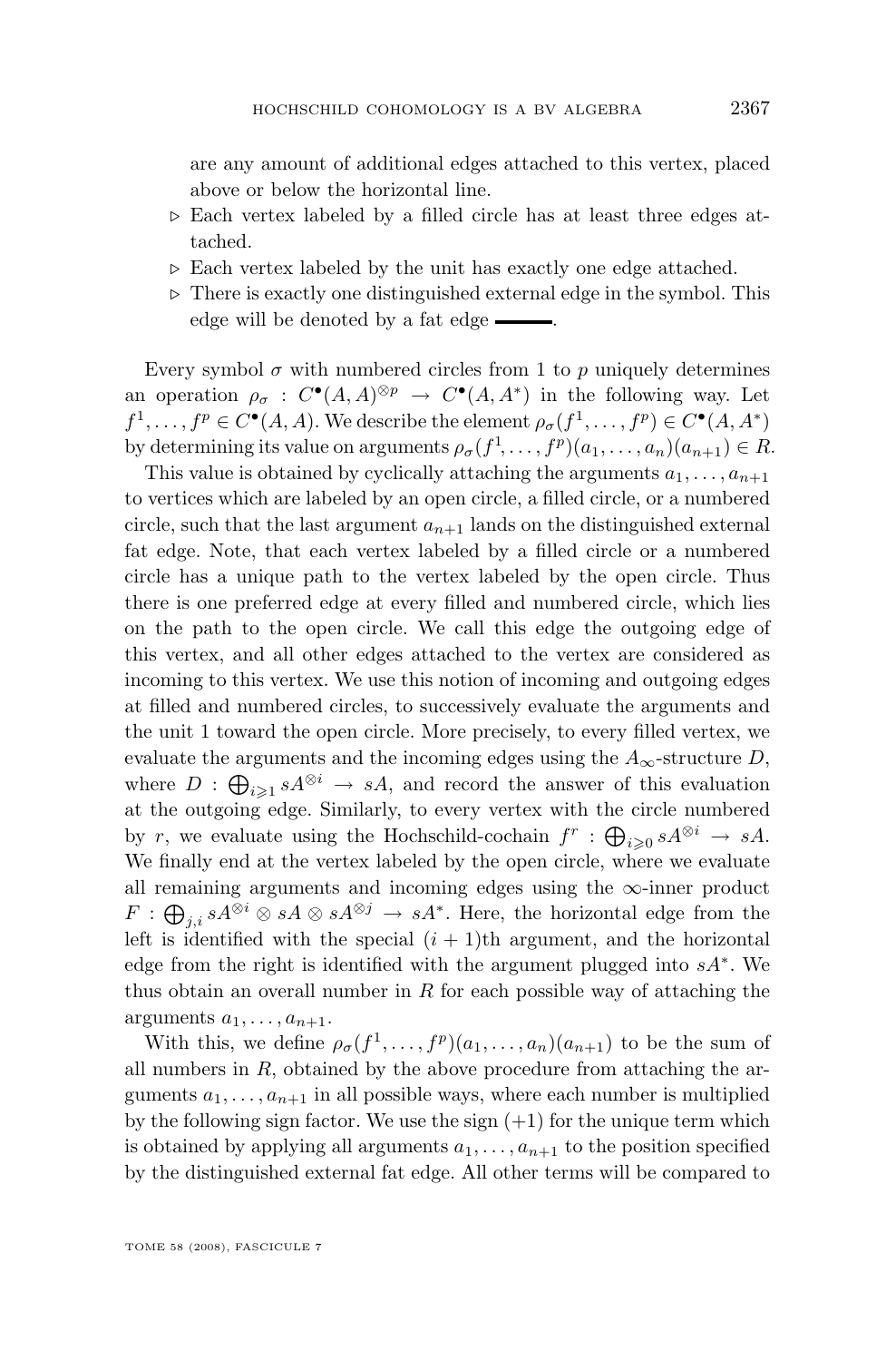<span id="page-18-0"></span>this unique term, by looking at its linear expression using the  $f^1, \ldots, f^r$ , D, and F, with arguments  $a_1, \ldots, a_{n+1}$  and units 1 applied, such as

$$
F_{i,j}\big(\ldots,D(\ldots,f^k(\ldots)),\ldots,f^m(\ldots,f^n(\ldots),\ldots),\ldots\big)\in R.
$$

We then apply the usual Koszul sign rule of a factor of  $(-1)^{|x|\cdot|y|}$  for each variable x that has moved across the variable  $y$  when comparing it to the expansion of the above term with sign  $(+1)$ .

The following examples show some symbols and their associated operations.

*Example 15. —* All examples except for the last one will be studied without signs.

1) Denote by  $\sigma$  the following symbol:



The induced operation  $\rho_{\sigma}: C^{\bullet}(A, A)^{\otimes 4} \to C^{\bullet}(A, A^*)$  is given for  $f^1, f^2, f^3, f^4$ in  $C^{\bullet}(A, A)$  and  $a_1, \ldots, a_{n+1}$  in A by

$$
\rho_{\sigma}(f^{1}, f^{2}, f^{3}, f^{4})(a_{1}, \ldots, a_{n})(a_{n+1})
$$
  
=  $\sum \pm F(\ldots, 1, \ldots, D(\ldots, f_{3}(\ldots), \ldots, f_{4}(\ldots), \ldots), \ldots)$   

$$
(D(\ldots, f_{2}(\ldots), \ldots, f_{1}(\ldots), \ldots, a_{n+1}, \ldots)),
$$

where the unit 1 is placed at the special spot of  $F$ , and the sum is over all possible ways of placing  $a_1, \ldots, a_{n+1}$  at the dots, such that their cyclic order is preserved and  $a_{n+1}$  is at the indicated position.

2) Our next example will be the  $\Delta$ -operator. We define  $\Delta$  to be the sum of operation associated to the following symbols:

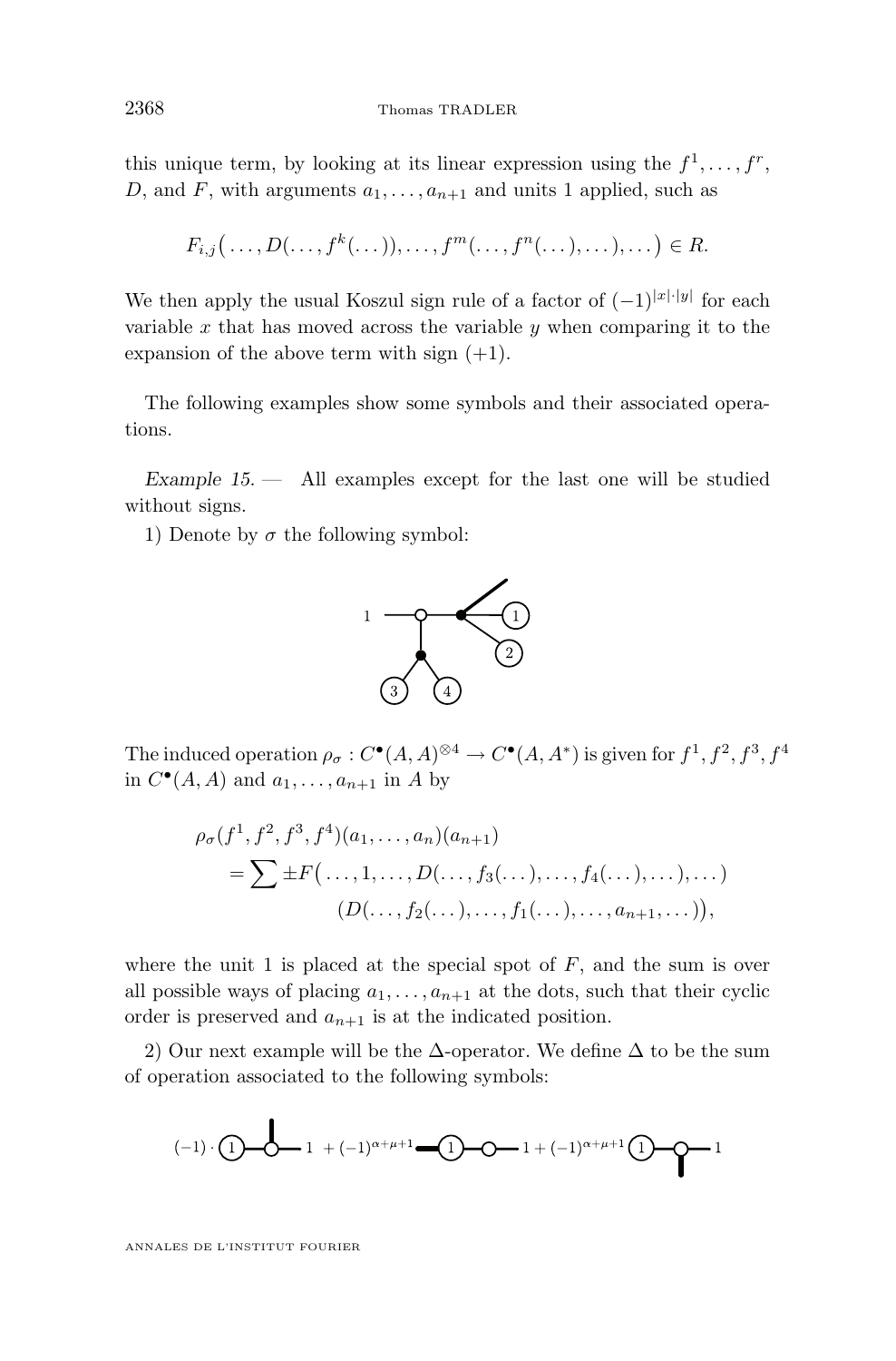Note that its induced operation  $C^{\bullet}(A, A) \to C^{\bullet}(A, A^*)$  is given for f in  $C^{\bullet}(A, A)$  and  $a_1, \ldots, a_{n+1}$  by

$$
\sum \pm F(\ldots, a_{n+1}, \ldots, f(\ldots), \ldots)(1) + \sum \pm F(\ldots, f(\ldots, a_{n+1}, \ldots), \ldots)(1) + \sum \pm F(\ldots, f(\ldots), \ldots, a_{n+1}, \ldots)(1),
$$

where f is at the special spot of F. We see that (up to sign) this sum is  $\Delta'$ applied to  $F_{\sharp}(f) \in C^{\bullet}(A, A^*)$ . In order to obtain the correct signs for  $\Delta$ , we let  $\mu = ||f||$  denote the degree of f, and  $\alpha = \sum_{\ell=1}^{n+1} (|a_{\ell}| + 1)$  the total degree of the shifted arguments  $a_{\ell}$ . Also, note that  $\Delta$  is an operator of degree  $-1$ , since we apply the unit  $1 \in (sA)_{+1}$ .

3) Consider the symbol



Its action on  $f^1, f^2 \in C^{\bullet}(A, A)$  and  $a_1, \ldots, a_{n+1} \in A$  is

 $\sum \pm F(\ldots, f^{1}(\ldots, f^{2}(\ldots), \ldots), \ldots)(a_{n+1}),$ 

where  $a_1, \ldots, a_n$  are placed at the dots in all possible ways. Note, that (up to sign) we obtain  $F_{\sharp}(f^1 \circ f^2)$ , where we used the operation "<sup>o</sup>" from definition [11.](#page-14-0) With this, we define  $[.,.]: C^{\bullet}(A, A)^{\otimes 2} \to C^{\bullet}(A, A^*)$  to be the operation associated to



where  $\mu = \|f^1\|$  and  $\nu = \|f^2\|$  are the degrees of the Hochschild cochains plugged into the bracket.

4) Define  $M: C^{\bullet}(A, A)^{\otimes 2} \to C^{\bullet}(A, A^*)$  to be the operation associated to



5) Let  $\sigma$  be the following symbol:

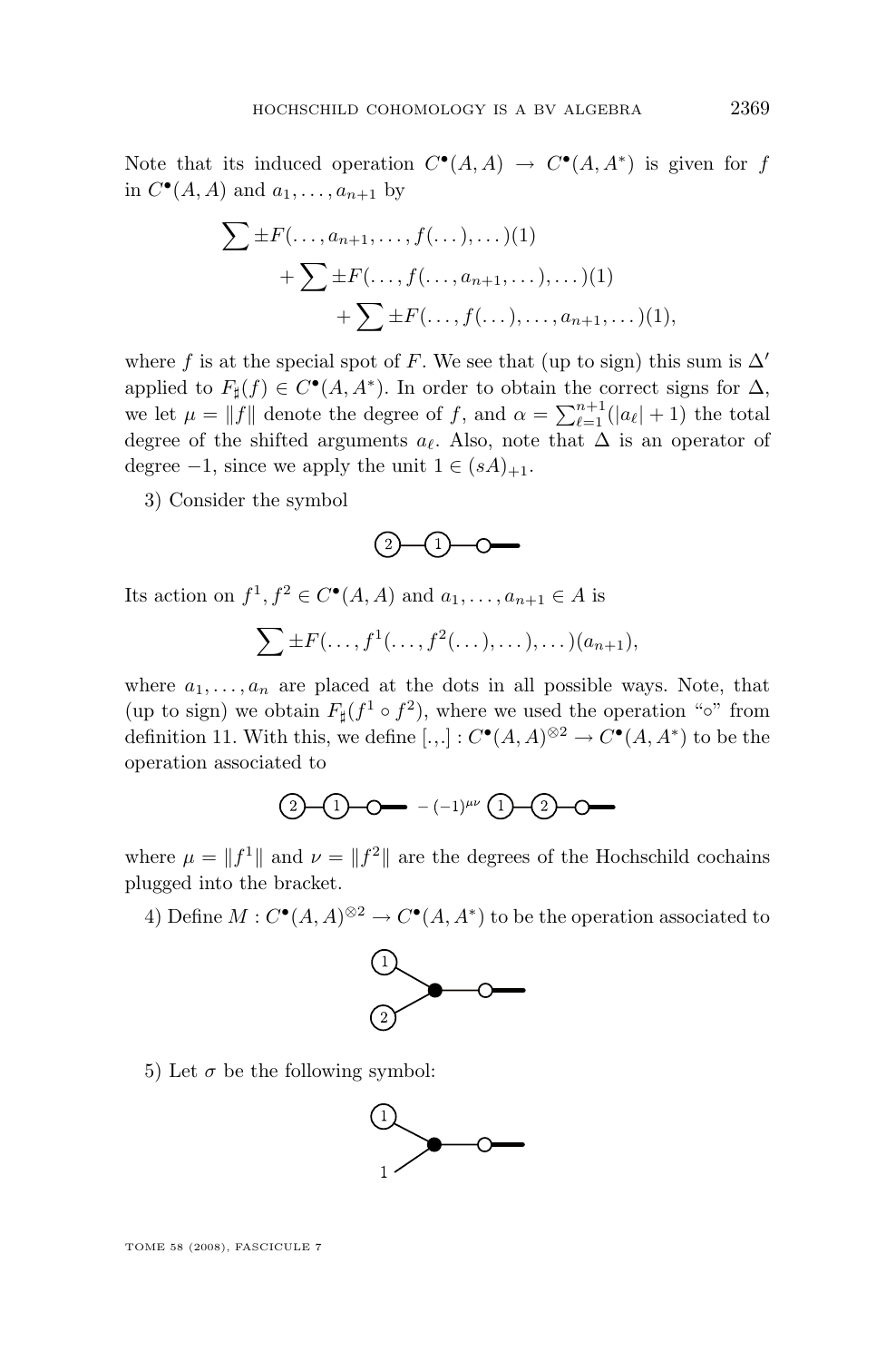Then its action on  $f \in C^{\bullet}(A, A)$  and  $a_1, \ldots, a_{n+1} \in A$  is given by

$$
\rho_{\sigma}(f)(a_1, ..., a_n)(a_{n+1})
$$
  
=  $\sum \pm F(..., D(..., f(...), ..., 1,...), ...)(a_{n+1})$   
=  $\sum \pm F(..., f(...), ...)(a_{n+1}),$ 

where used the fact that 1 is a strict unit and  $D(\ldots, f(\ldots), \ldots, 1, \ldots)$  is therefore only non-zero, for  $D(f(\ldots),1)$ , which is equal to  $\pm f(\ldots)$ . We thus see that the operation  $\rho_{\sigma}$  is (up to sign) the same as the operation  $\rho_{\tilde{\sigma}}$ , where the symbol  $\tilde{\sigma}$  is defined by the following graph:



In fact, there are other symbols which also induce the same operations. Here is a third symbol with the same induced operation:



6) As a final example, consider the following symbol:



Its action on  $f^1, f^2 \in C^{\bullet}(A, A)$  and  $a_1, \ldots, a_{21} \in A$  is

$$
\sum \pm F(\ldots, a_{21}, \ldots, f^1(\ldots), \ldots)(f^2(\ldots)).
$$

If we assume that the Hochschild cochains  $f^k$ , for  $k = 1, 2$ , are in components  $f^k = \sum_{i\geqslant 0} f_i^k$ , where  $f_i^k : sA^{\otimes i} \to sA$ , and  $F = \sum_{i,j\geqslant 0} F_{i,j}$ , with  $F_{i,j} : sA^{\otimes i} \otimes sA \otimes sA^{\otimes j} \to sA^*$ , then some of the terms of the above sum with their proper signs are given by

$$
(+1) \cdot F_{21,0}(a_1,\ldots,a_{21},f_0^1)(f_0^2)
$$
  
+  $(-1)^{(|a_1|+1)\cdot(||f^1||+||f^2||+\sum_{l=2}^{21}(|a_l|+1))} \cdot F_{20,0}(a_2,\ldots,a_{21},f_0^1)(f_1^2(a_1))$   
+  $\cdots$   
+  $(-1)^{\epsilon}F_{6,7}(a_{18},\ldots,a_{21},a_1,a_2,f_5^1(a_3,\ldots,a_7),a_8,\ldots,a_{14})(f_3^2(a_{15},a_{16},a_{17}))$   
+  $\cdots$ ,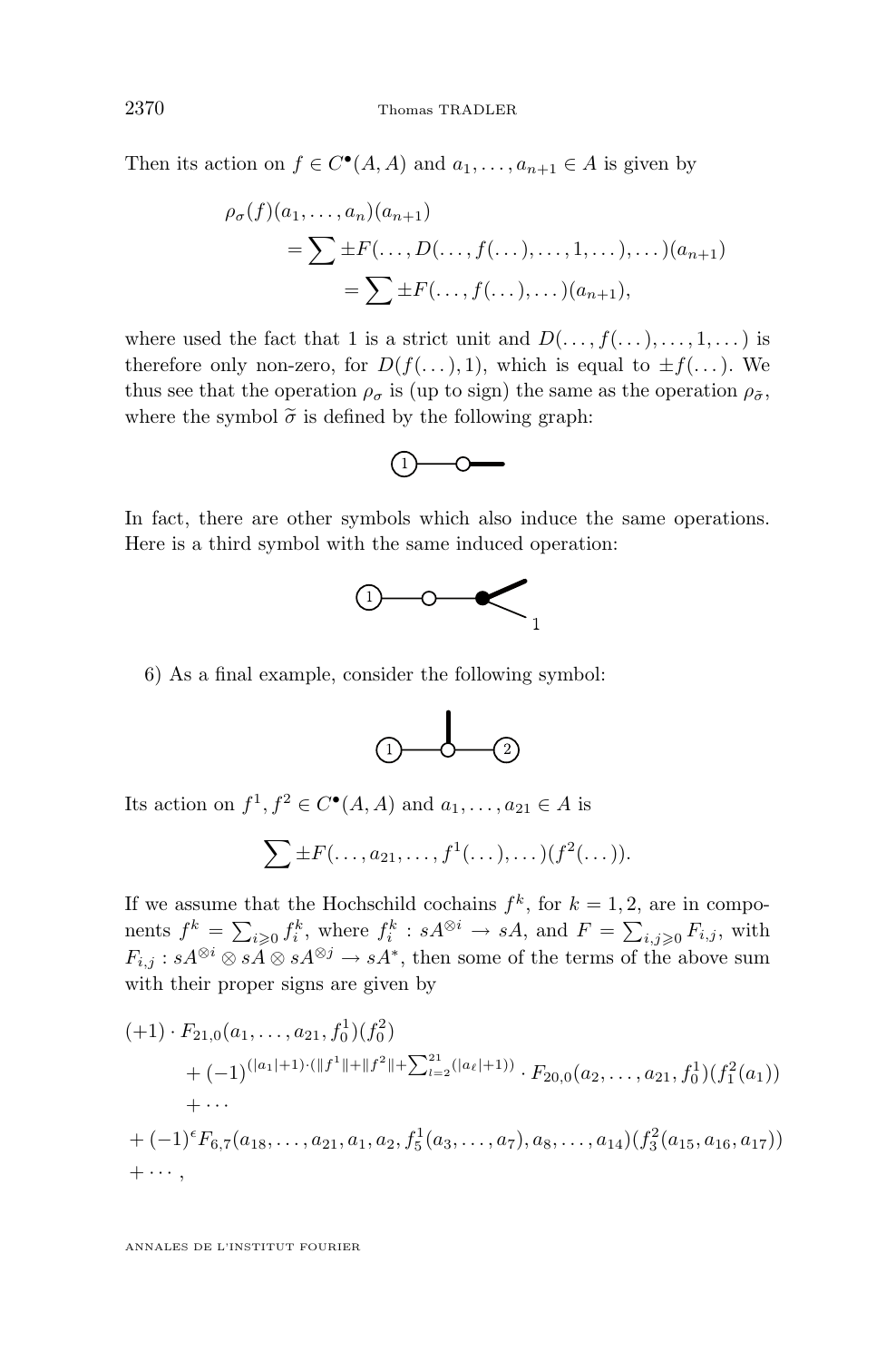<span id="page-21-0"></span>where

$$
\epsilon = \left(\sum_{\ell=15}^{17} (|a_{\ell}|+1)\right) \cdot \left(\|f^{1}\| + \|f^{2}\| + \sum_{\ell=18}^{21} (|a_{\ell}|+1)\right) + \left(\sum_{\ell=3}^{14} (|a_{\ell}|+1)\right) \cdot \left(\|f^{1}\| + \sum_{\ell=18}^{21} (|a_{\ell}|+1)\right) + \left(\sum_{\ell=1}^{2} (|a_{\ell}|+1)\right) \cdot \left(\sum_{\ell=18}^{21} (|a_{\ell}|+1)\right).
$$

We now define a differential  $\delta$  on symbols.

DEFINITION 16 (Differential  $\delta$ ). — Recall from definition [8,](#page-10-0) that there are differentials  $\delta^A$  and  $\delta^{A^*}$  on  $C^{\bullet}(A, A)$  and  $C^{\bullet}(A, A^*)$ , respectively. From this, we obtain an induced differential  $\delta$  on the space of operations

$$
C^{\bullet}(A,A)^{\otimes p} \longrightarrow C^{\bullet}(A,A^*),
$$

given for an operation  $\rho$ , by setting  $\delta \rho(f^1, \ldots, f^p)$  to be

$$
\sum_{i=1}^p (-1)^{\|\rho\|+\sum_{\ell=1}^{i-1} \|f^{\ell}\|} \rho(f^1,\ldots,\delta^A f^i,\ldots,f^p) + \delta^{A^*} (\rho(f^1,\ldots,f^p)).
$$

Since every symbol  $\sigma$  induces an operation  $\rho_{\sigma}: C^{\bullet}(A, A)^{\otimes p} \to C^{\bullet}(A, A^*),$ we can define the differential  $\delta\sigma$  to be the sum of symbols that represent  $\delta \rho_{\sigma}$ . To describe this differential, we need to consider symbols  $\sigma'$  together with a chosen vertex  $v$  labeled by a filled circle, and a chosen edge  $e$ attached to v. We denote by  $\sigma'/(v, e)$  the symbol obtained by contracting the edge  $e$  and replacing  $v$  by the other endpoint of  $e$ . Then, an analysis similar to [\[20,](#page-29-0) section 5] shows, that the differential  $\delta\sigma$  consists of a sum  $\sum (-1)^{\epsilon_{\sigma'}} \sigma'$  over all  $\sigma'$ , such that  $\sigma = \sigma'/(v, e)$  for some v and e. The sign  $\epsilon_{\sigma'}$  is obtained by comparing the linear order of the operation associated to  $\sigma$  with the one from  $\sigma'$ . Examples for the differential can be found in the proofs of lemma 17 and lemma [18](#page-23-0) below.

We end this subsection with an alternative description for  $\Delta$  on cohomology.

LEMMA 17.  $\Delta$  is cohomologous to the operation obtained by the *following symbol*



where  $\mu$  is the degree of the Hochschild cochain plugged into the symbol.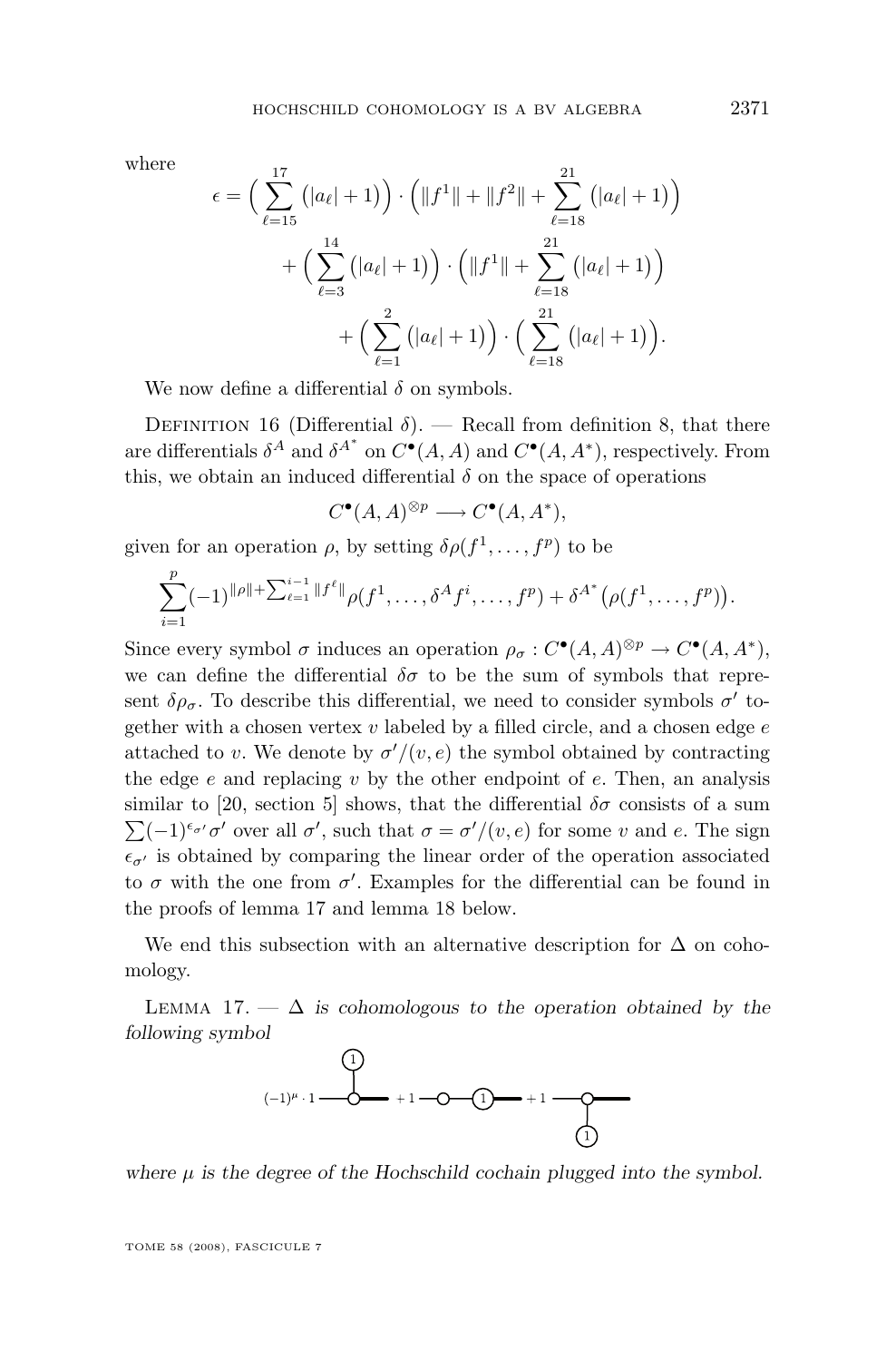*Proof. —* The proof consists in calculating the differential of a sum of symbols  $H$ , which will turn out to be the difference of the sum of symbols for  $\Delta$  from example [15,](#page-18-0) 2) and the sum of symbols stated in the lemma. More precisely, let



where  $\alpha = \sum_{i=1}^{n+1} (|a_i| + 1)$  is the total degree of all elements  $a_1, \ldots, a_{n+1}$ , which are plugged into the Hochschild cochain. One calculates, that

 $\bigcap$ 

$$
\delta\left((-1)\cdot 1\sum_{i=1}^{n} \delta\left((-1)\right)^{\alpha+\mu} \cdot \sum_{i=1}^{n} \delta\left((-1)\right)^{\alpha+\alpha+\mu} \cdot \sum_{i=1}^{n} \delta\left((-1)\right)^{\alpha+\alpha+\mu} \cdot \sum_{i=1}^{n} \delta\left((-1)\right)^{\alpha+\alpha+\mu} \cdot \sum_{i=1}^{n} \delta\left((-1)\right)^{\alpha+\alpha+\mu} \cdot \sum_{i=1}^{n} \delta\left((-1)\right)^{\alpha+\alpha+\mu} \cdot \sum_{i=1}^{n} \delta\left((-1)\right)^{\alpha+\alpha+\mu} \cdot \sum_{i=1}^{n} \delta\left((-1)\right)^{\alpha+\alpha+\mu} \cdot \sum_{i=1}^{n} \delta\left((-1)\right)^{\alpha+\alpha+\mu} \cdot \sum_{i=1}^{n} \delta\left((-1)\right)^{\alpha+\alpha+\mu} \cdot \sum_{i=1}^{n} \delta\left((-1)\right)^{\alpha+\alpha+\mu} \cdot \sum_{i=1}^{n} \delta\left((-1)\right)^{\alpha+\alpha+\mu} \cdot \sum_{i=1}^{n} \delta\left((-1)\right)^{\alpha+\alpha+\mu} \cdot \sum_{i=1}^{n} \delta\left((-1)\right)^{\alpha+\alpha+\mu} \cdot \sum_{i=1}^{n} \delta\left((-1)\right)^{\alpha+\alpha+\mu} \cdot \sum_{i=1}^{n} \delta\left((-1)\right)^{\alpha+\alpha+\mu} \cdot \sum_{i=1}^{n} \delta\left((-1)\right)^{\alpha+\alpha+\mu} \cdot \sum_{i=1}^{n} \delta\left((-1)\right)^{\alpha+\alpha+\mu} \cdot \sum_{i=1}^{n} \delta\left((-1)\right)^{\alpha+\alpha+\mu} \cdot \sum_{i=1}^{n} \delta\left((-1)\right)^{\alpha+\alpha+\mu} \cdot \sum_{i=1}^{n} \delta\left((-1)\right)^{\alpha+\alpha+\mu} \cdot \sum_{i=1}^{n} \delta\left((-1)\right)^{\alpha+\alpha+\mu} \cdot \sum_{i=1}^{n} \delta\left((-1)\right)^{\alpha+\alpha+\mu} \cdot \sum_{i=1}^{n} \delta\left((-1)\right)^{\alpha+\alpha+\mu} \cdot \sum_{i=1}^{n} \delta\left((-1)\right)^{\alpha+\alpha+\mu} \cdot \sum_{i=1}^{n} \delta\left((-1)\right)^{\alpha+\alpha+\mu}
$$

where, in the first two terms, we used the fact described in example [15\(15\)](#page-18-0), that the strict unit can only multiply with one term, where it yields the identity. Similarly, we get the other terms as

$$
\delta\left(-(-1)^{\alpha\cdot\mu} \cdot 1 \xrightarrow{\text{Q}} 1\right) = (-1)^{\alpha\cdot\mu + \alpha + \mu} \cdot 0 \xrightarrow{\text{Q}} 1 + (-1)^{\mu} \cdot 1 \xrightarrow{\text{Q}} + (-1)^{\alpha\cdot\mu} \cdot 1 \xrightarrow{\text{Q}} 1
$$
\n
$$
\delta\left((-1) \cdot 1 \xrightarrow{\text{Q}} 1\right) = 1 \xrightarrow{\text{Q}} 0 \xrightarrow{\text{Q}} + (-1)^{\alpha + \mu} \cdot \xrightarrow{\text{Q}} 0 \xrightarrow{\text{Q}} 1 - (-1)^{\alpha\cdot\mu} \cdot \xrightarrow{\text{Q}} 1
$$

By definition [16](#page-21-0) of the differential, we have that  $\delta(\rho_H) = \rho_{\delta(H)}$ . Thus the operation  $\rho_{\delta(H)}$  associated to the sum of symbols in  $\delta(H)$  is a boundary in the operation complex of maps  $C^{\bullet}(A, A) \to C^{\bullet}(A, A^*)$ , and must therefore vanishes on Hochschild-cohomology. We see that the following operations are cohomologous, i.e. they induce the same operation on Hochschildcohomology

$$
\begin{pmatrix}\n\begin{pmatrix}\n\frac{1}{2} \\
(-1)^{\mu} \cdot 1 & -\frac{1}{2} \\
-\frac{1}{2} & -\frac{1}{2} \\
-\frac{1}{2} & -\frac{1}{2} \\
-\frac{1}{2} & -\frac{1}{2} \\
-\frac{1}{2} & -\frac{1}{2} \\
-\frac{1}{2} & -\frac{1}{2} \\
-\frac{1}{2} & -\frac{1}{2} \\
-\frac{1}{2} & -\frac{1}{2} \\
-\frac{1}{2} & -\frac{1}{2} \\
-\frac{1}{2} & -\frac{1}{2} \\
-\frac{1}{2} & -\frac{1}{2} \\
-\frac{1}{2} & -\frac{1}{2} \\
-\frac{1}{2} & -\frac{1}{2} \\
-\frac{1}{2} & -\frac{1}{2} \\
-\frac{1}{2} & -\frac{1}{2} \\
-\frac{1}{2} & -\frac{1}{2} \\
-\frac{1}{2} & -\frac{1}{2} \\
-\frac{1}{2} & -\frac{1}{2} \\
-\frac{1}{2} & -\frac{1}{2} \\
-\frac{1}{2} & -\frac{1}{2} \\
-\frac{1}{2} & -\frac{1}{2} \\
-\frac{1}{2} & -\frac{1}{2} \\
-\frac{1}{2} & -\frac{1}{2} \\
-\frac{1}{2} & -\frac{1}{2} \\
-\frac{1}{2} & -\frac{1}{2} \\
-\frac{1}{2} & -\frac{1}{2} \\
-\frac{1}{2} & -\frac{1}{2} \\
-\frac{1}{2} & -\frac{1}{2} \\
-\frac{1}{2} & -\frac{1}{2} \\
-\frac{1}{2} & -\frac{1}{2} \\
-\frac{1}{2} & -\frac{1}{2} \\
-\frac{1}{2} & -\frac{1}{2} \\
-\frac{1}{2} & -\frac{1}{2} \\
-\frac{1}{2} & -\frac{1}{2} \\
-\frac{1}{2} & -\frac{1}{2} \\
-\frac{1}{2} & -\frac{1}{2} \\
-\frac{1}{2} & -\frac{1}{2} \\
-\frac{1}{2} & -\frac{1}{2} \\
-\frac{1}{2} & -\frac{1}{2} \\
-\frac{1}{2} & -\frac{1}{2} \\
-\frac{1}{2} & -\frac{1}{2} \\
-\frac{1}{2} & -\frac{1}{2} \\
-\frac{1}{2} & -\frac{1}{2} \\
-\frac{1
$$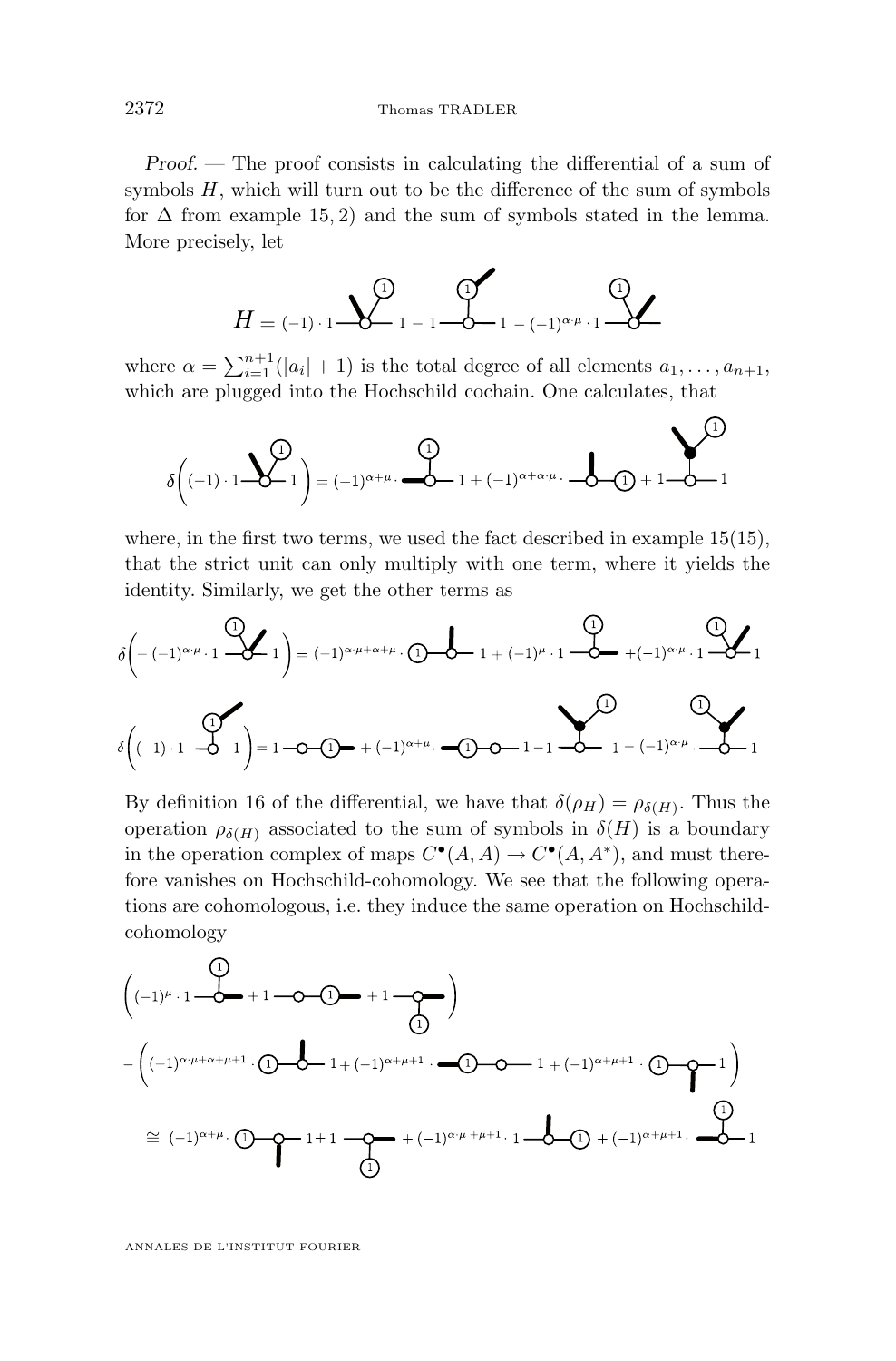<span id="page-23-0"></span>The operations associated to the symbols on the right vanish since our  $\infty$ inner product was assumed to be symmetric, and thus is invariant under a 180° rotation. The first parenthesis on the left is the sum of symbols stated in the lemma, the second parenthesis is the sum of symbols representing  $\Delta$ from example [15,](#page-18-0) 2). This completes the proof of the lemma.  $\Box$ 

#### **3.3. Proof of the BV-relations**

This subsection is devoted to the proof of theorem [2.](#page-3-0) Here, it is crucial, that we can identify  $H^{\bullet}(A, A)$  with  $H^{\bullet}(A, A^*)$  via the map  $F_{\sharp}$  and its quasi-inverse  $G_{\sharp}$  induced by the  $\infty$ -inner product.

First, notice that [.,.] and M induce a Gerstenhaber-structure on  $H^{\bullet}(A, A)$ , since all the homotopies needed in the proof in [\[8\]](#page-28-0), and more generally in [\[9\]](#page-28-0), still can be applied here. Also, the  $\Delta$ -operator squares to zero on Hochschild-cohomology, which again can be seen by considering the normalized Hochschild-cochain complex. It is left to show that on Hochschildcohomology, the deviation of  $\Delta$  from being a derivation is given by [...]. The following symbols  $X, Y$  and  $Z$  will be important ingredients.



LEMMA 18. — For  $f, g \in C^{\bullet}(A, A)$  with degrees  $||f||$  and  $||g||$  respec*tively, the following Hochschild-cochains in*  $C^{\bullet}(A, A^*)$  *are cohomologous* 

- 1)  $X(f, q) \cong Y(f, q) + Z(f, q)$ ,
- 2)  $Y(f, q) \cong -M(\Delta f, q)$ ,
- 3)  $Z(f, q) (-1)^{||f|| \cdot ||g||} Z(q, f) \cong \Delta(M(f, q)).$

Before proving lemma 18, we show how it implies the required BVrelation from theorem [2.](#page-3-0)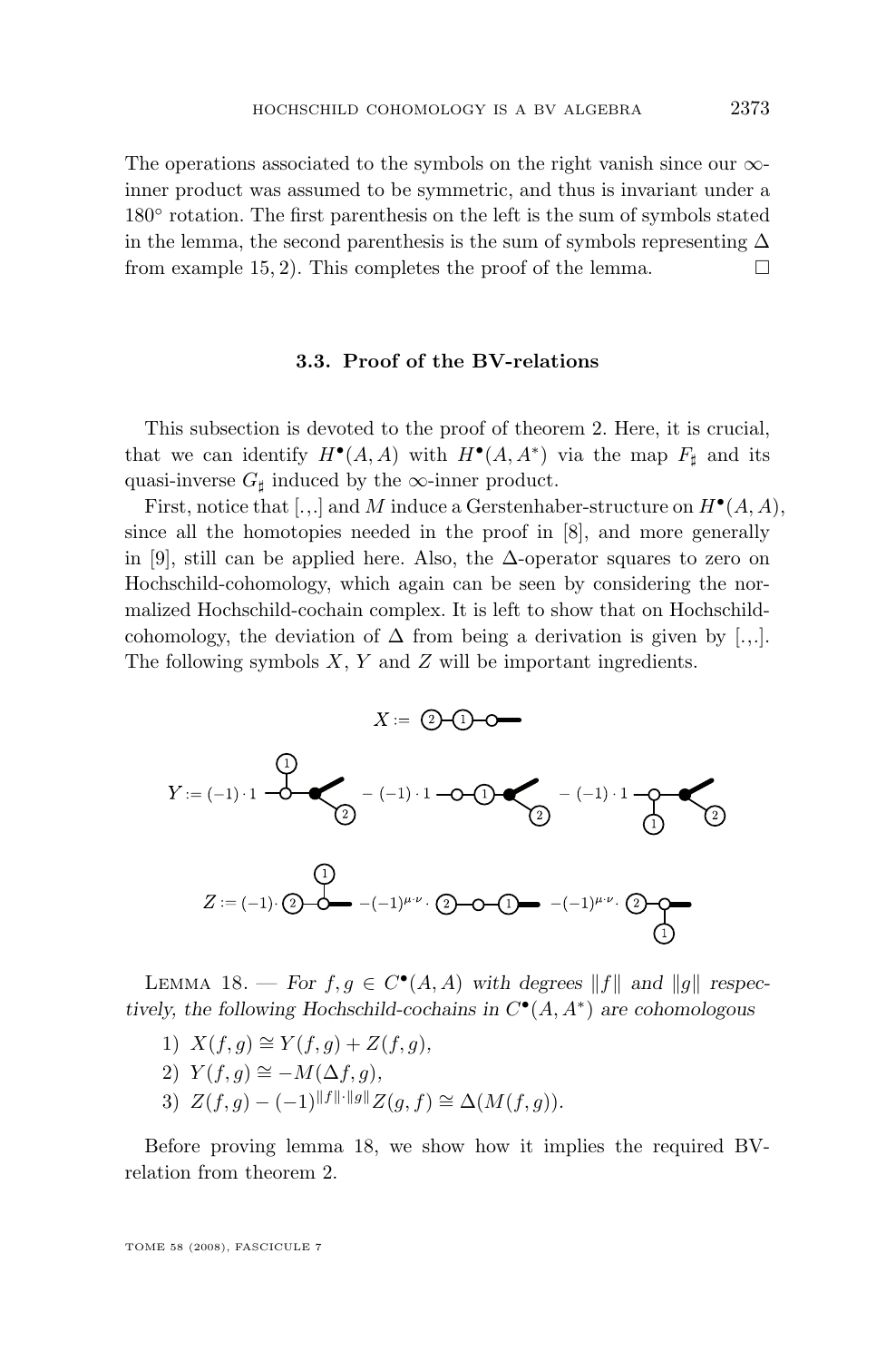*Proof of the BV-relation.* — From example [15,](#page-18-0) 3) we see that  $[f, g]$  is given as  $X(f, g) - (-1)^{||f|| \cdot ||g||} X(g, f)$ . Thus, with lemma [18,](#page-23-0) we get

$$
[f,g] = X(f,g) - (-1)^{||f|| \cdot ||g||} X(g,f)
$$
  
\n
$$
\cong Y(f,g) - (-1)^{||f|| \cdot ||g||} Y(g,f) + Z(f,g) - (-1)^{||f|| \cdot ||g||} Z(g,f)
$$
  
\n
$$
\cong -M(\Delta f,g) + (-1)^{||f|| \cdot ||g||} M(\Delta g,f) + \Delta \big( M(f,g) \big)
$$
  
\n
$$
\cong \Delta \big( M(f,g) \big) - M(\Delta f,g) - (-1)^{||f||} M(f,\Delta g),
$$

where we used the graded commutativity of M in the last step.  $\Box$ 

It remains to prove lemma [18.](#page-23-0)

*Proof of lemma [18.](#page-23-0) —* We use the following abbreviation for the relevant degrees:

 $\rho \propto \alpha = \sum_{\ell} (|a_{\ell}| + 1)$  denotes the total shifted degree of the elements  $a_{\ell}$  to be applied as arguments,

 $\nu = \|f\|$  and  $\nu = \|g\|$ , where f and g will be placed into the first, respectively second spot of the corresponding operation of a symbol.

1) Let

$$
H = -(-1)^{\mu} \cdot 1 \xrightarrow{\text{O}} -(-1)^{\mu \cdot \nu} \cdot 1 \xrightarrow{\text{O}} \text{O} -1 \xrightarrow{\text{O}} \text{O}
$$
\n
$$
-(-1)^{\mu \cdot \nu} \cdot 1 \xrightarrow{\text{O}} -1 \xrightarrow{\text{O}} -1 \xrightarrow{\text{O}} -1
$$
\n
$$
\text{O}
$$

We will show that the differential of H is exactly  $\delta(H) = -X + Y + Z$ . Before doing so, we want to remark on the motivation for  $H$ . As it was mentioned in the introduction, there is a close connection to the Chas-Sullivan BV-structure from  $[1]$ . In this analogy, H should be compared to the homotopy of [\[1,](#page-28-0) figure 7].

We now calculate the boundary  $\delta(H)$  term by term:

$$
\delta\left((-1)^{\mu} \cdot 1 - \begin{pmatrix} 0 \\ \frac{1}{2} \end{pmatrix}\right) = (-1) \cdot 2 \cdot \begin{pmatrix} 0 \\ \frac{1}{2} \end{pmatrix} - (-1)^{\alpha \cdot \mu + \mu \cdot \nu} \cdot 1 - \begin{pmatrix} 0 \\ \frac{1}{2} \end{pmatrix}
$$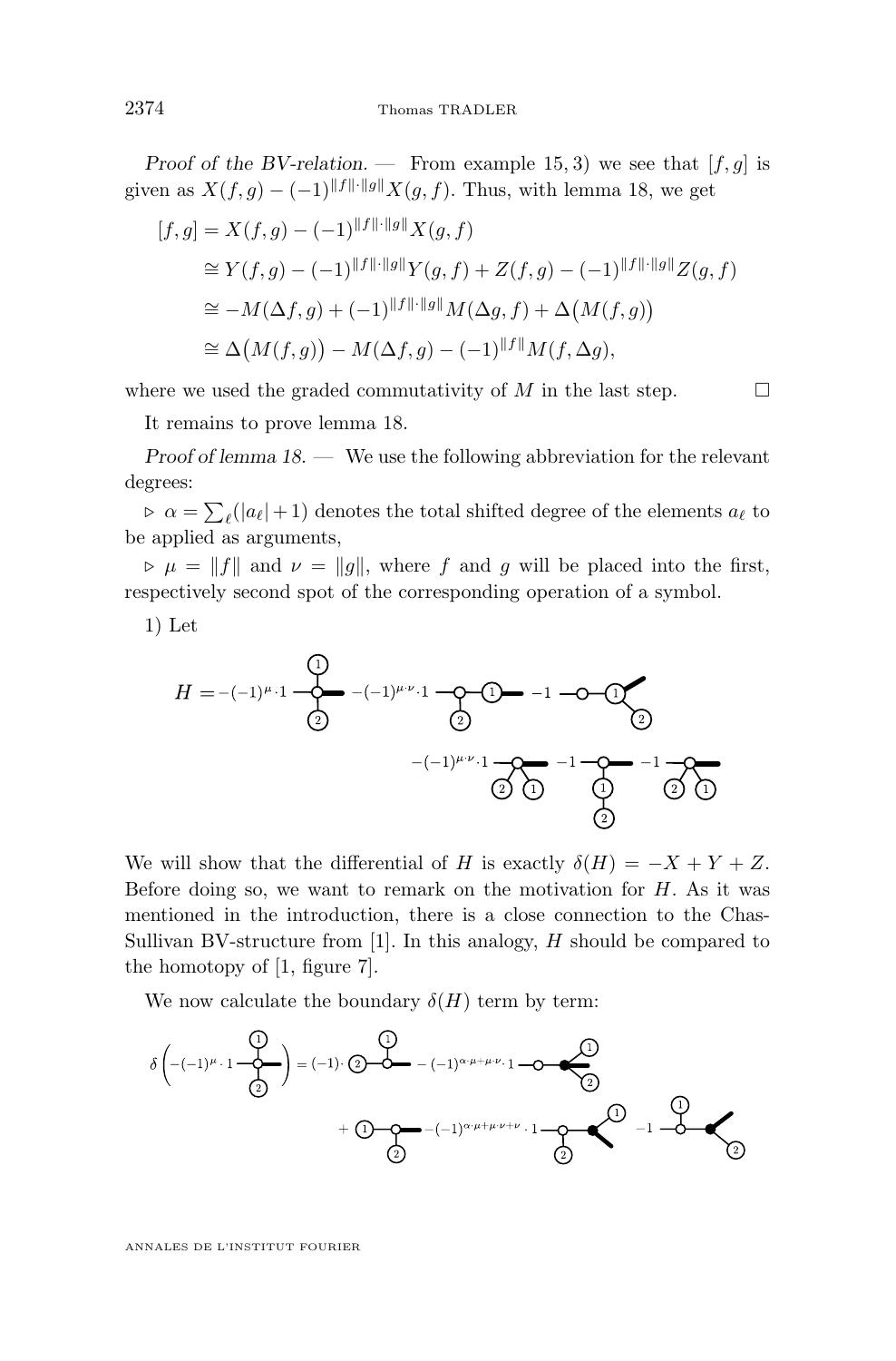

A close investigation shows that all terms in  $\delta(H)$  cancel, except for the terms in  $-X + Y + Z$ . This implies the claim.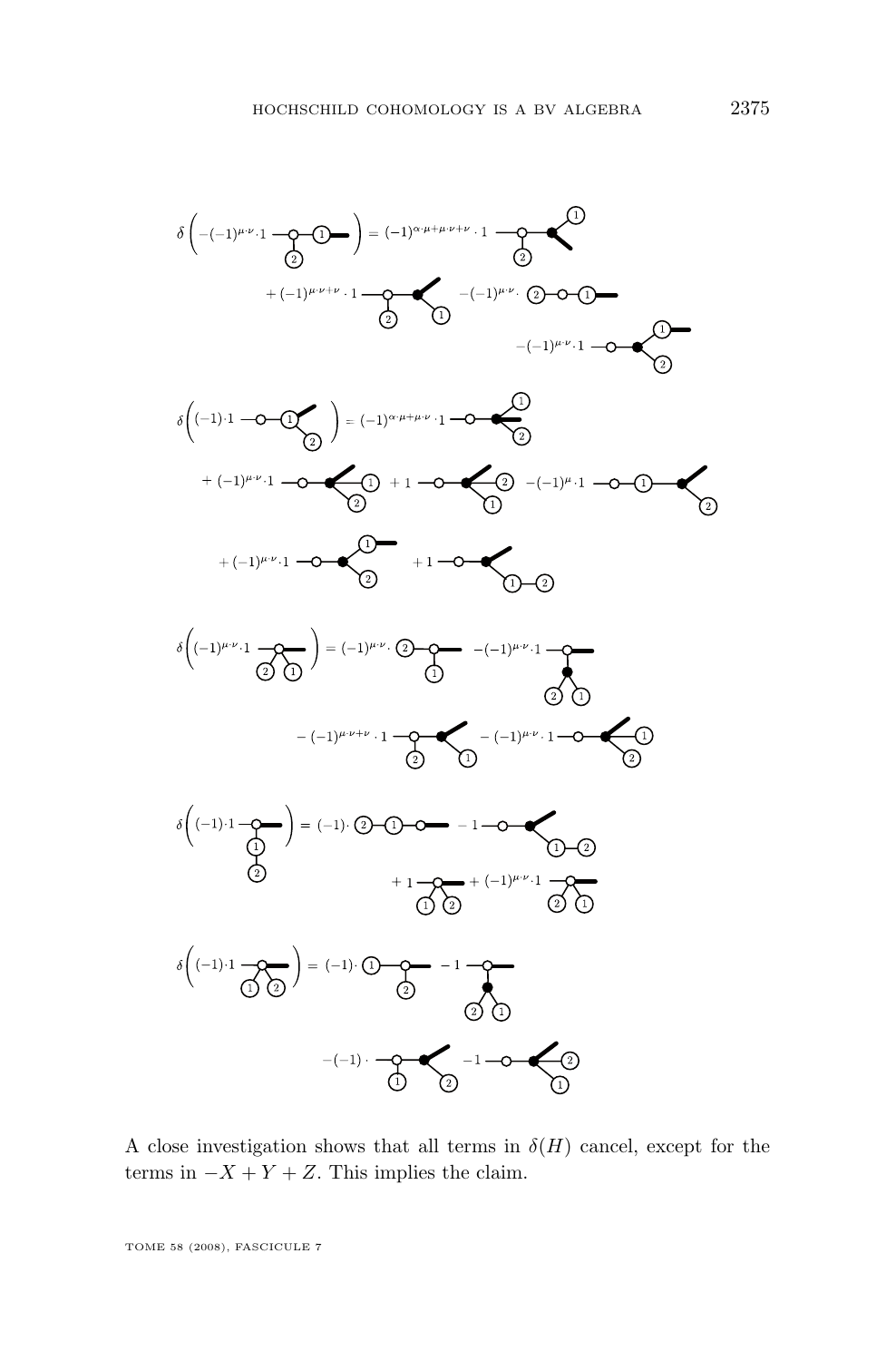2) In order to see that  $Y(f, g) \cong -M(\Delta f, g)$ , we consider the following differential:



Since  $\Delta$  is a chain map, we can pre-compose this equation by  $\Delta \otimes Id$ , which shows that the following induced operations are cohomologous:



The left term is exactly  $F \circ (M(\Delta f, q))$ , when applying f and q to it. The term on the right will be seen to be equal to  $Y(f,g)$ , after applying the description for  $\Delta$  from lemma [17:](#page-21-0)



3) We now show that  $\Delta(M(f,g)) \cong Z(f,g) - (-1)^{||f|| \cdot ||g||} \cdot Z(g, f)$ . For this, we calculate the differential of



We remark, that the first three terms were already used in part 1) as terms in  $H$ , and will now be subtracted again. We chose this way of proceeding, in order to have a closer analogy to the proof in [\[1\]](#page-28-0). So, for the differential of  $H'$ , we will only perform the calculation for the last two terms, and refer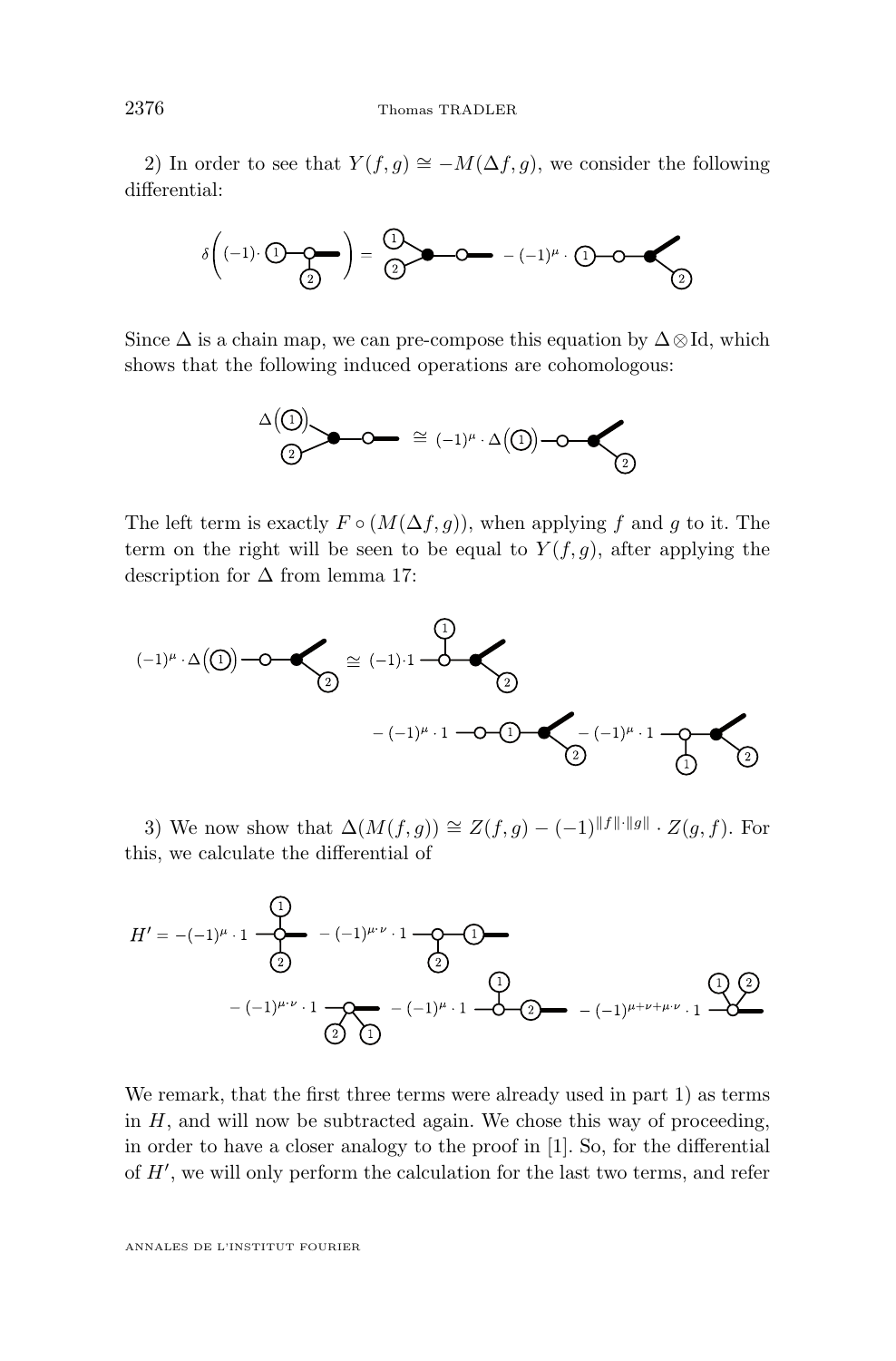to the calculation in 1) for the first three terms.



A thorough investigation shows that all terms in  $\delta(H')$  cancel, except for



which is equal to  $Z(f,g) - (-1)^{\mu \cdot \nu} \cdot Z(g,f)$  when applied to elements  $f,g$ in  $C^{\bullet}(A, A)$ , together with the remaining terms

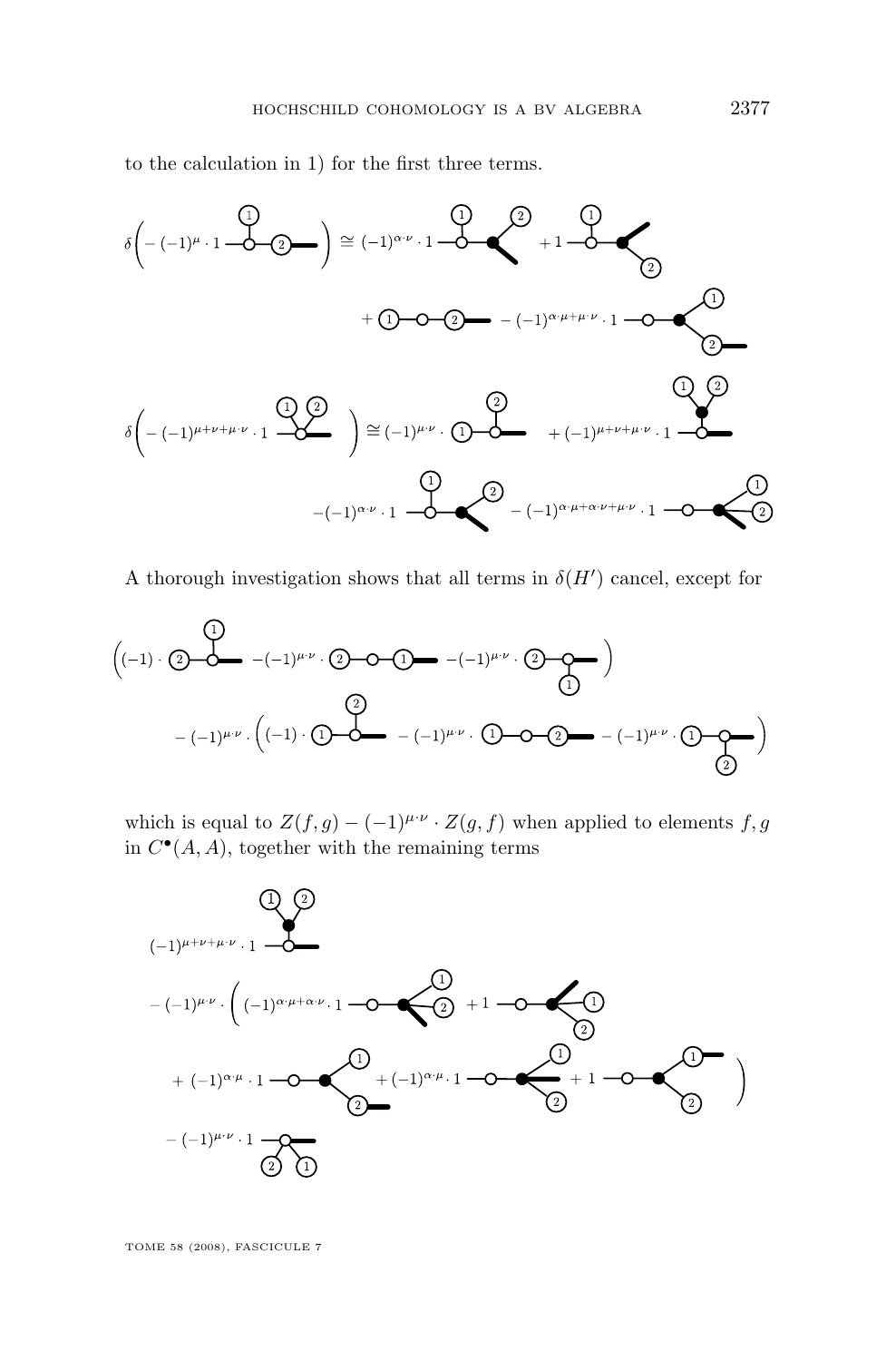<span id="page-28-0"></span>which are equal to

$$
M(g, f)
$$
\n
$$
-(-1)^{\mu \cdot \nu} \cdot \left( (-1)^{\mu + \nu + 1} \cdot 1 \xrightarrow{\text{d}} + 1 \xrightarrow{\text{d}} -M(g, f) \xrightarrow{\text{d}} +1 \xrightarrow{\text{d}} M(g, f) \right)
$$

In the last line we indicated that for  $f, g \in C^{\bullet}(A, A)$ , we apply  $M(g, f) \in$  $C^{\bullet}(A, A)$  to the operations associated to the sum of symbols. Using lemma [17,](#page-21-0) and the graded commutativity of M, we see that this is exactly  $-(-1)^{\mu\nu}$ .  $\Delta(M(a, f)) \cong -\Delta(M(f, a)).$ 

#### BIBLIOGRAPHY

- [1] M. Chas & D. Sullivan, "String Topology", preprint GT/9911159, 1999.
- [2] R. L. Cohen & J. D. S. Jones, "A Homotopy Theoretic Realization Of String Topology", *Math. Ann.* **324** (2002), p. 773-798.
- [3] R. L. Cohen, J. D. S. Jones & J. Yan, *The loop homology algebra of spheres and projective spaces*, Progr. Math., vol. 215, Birkhäuser, Basel, 2004.
- [4] A. Connes, "Non-commutative differential geometry", *Publ. Math. IHÉS* **62** (1985), p. 257-360.
- [5] K. Costello, "Topological conformal field theories and Calabi-Yau categories", *Adv. Math.* **210** (2007), p. 165-214.
- [6] Y. Felix & J.-C. Thomas, "Rational BV-algebra in String Topology", arXiv:0705.4194, 2007.
- [7] Y. Felix, J.-C. Thomas & M. Vigue-Poirrier, "Loop homology algebra of a closed manifold", arXiv:math/0203137v2.
- [8] M. Gerstenhaber, "The Cohomology Structure Of An Associative Ring", *Ann. of Math.* **78** (1963), p. 267-288.
- [9] E. GETZLER  $&$  J. D. S. JONES, "Operads, homotopy algebra and iterated integrals for double loop spaces", Preprint hep-th/9403055, 1994.
- [10] J. D. S. Jones, "Cyclic homology and equivariant homology", *Invent. Math.* **87** (1987), p. 403-423.
- [11] R. M. KAUFMANN, "A proof of a cyclic version of Deligne's conjecture via cacti", arXiv:QA/0403340, 2004.
- [12] R. Lawrence & D. Sullivan, "A free differential Lie algebra for the interval", arXiv:math/0610949v2, 2006.
- [13] J.-L. Loday, *Cyclic Homology*, vol. 301, Springer-Verlag, 1992.
- [14] M. Markl, S. Shnider & J. Stasheff, *Operads in Algebra, Topology and Physics*, vol. 96, Amer. Math. Soc., Providence, RI, 2002.
- [15] L. MENICHI, "String topology for spheres", arXiv:math/0609304.
- [16] ——— , "Batalin-Vilkovisky algebras and cyclic cohomology of Hopf algebras", *K-Theory* **32** (2004), p. 231-251.
- [17] S. A. Merkulov, "De Rham model for string topology", *Int. Math. Res. Not.* **55** (2004), p. 2955-2981.